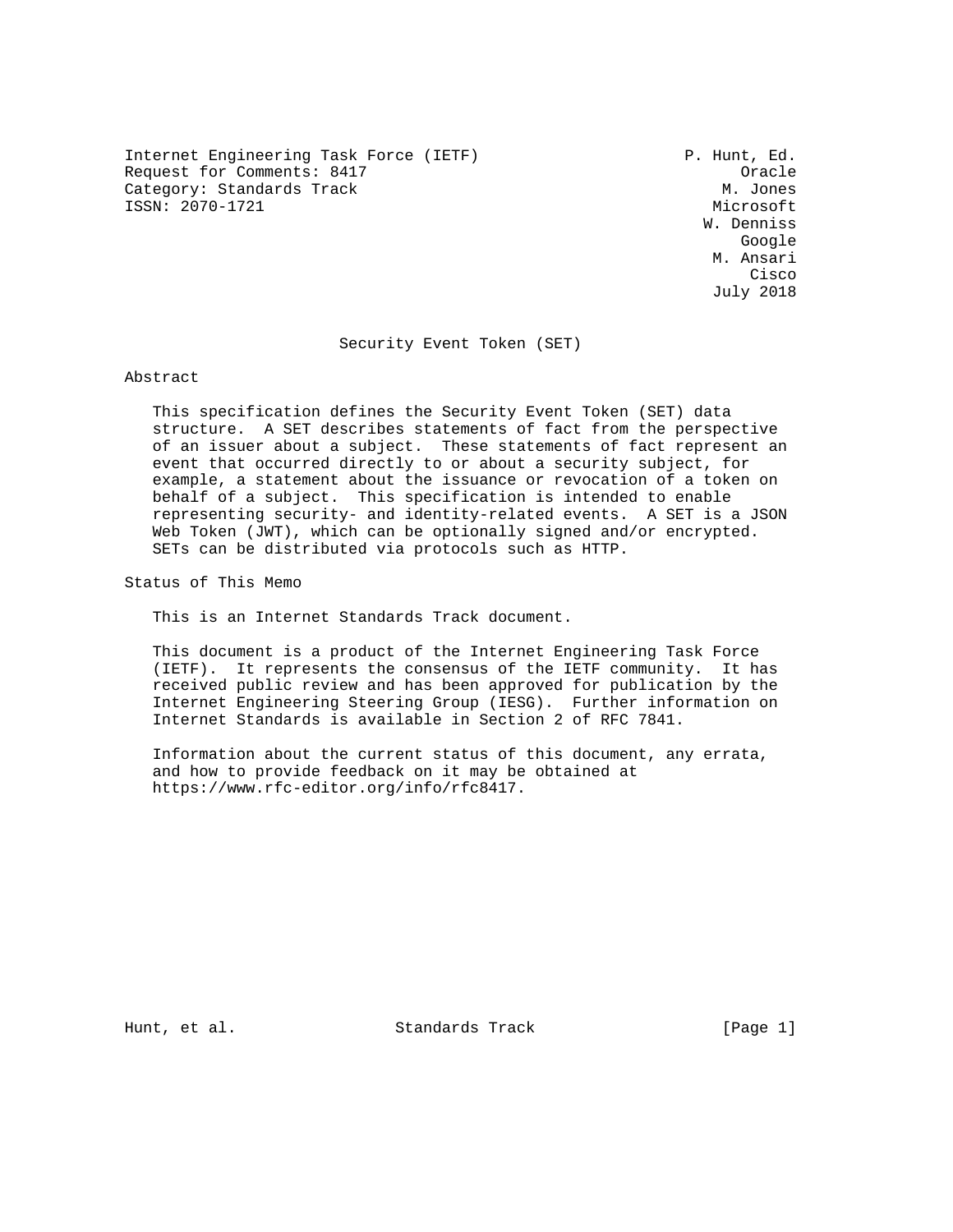# Copyright Notice

 Copyright (c) 2018 IETF Trust and the persons identified as the document authors. All rights reserved.

 This document is subject to BCP 78 and the IETF Trust's Legal Provisions Relating to IETF Documents

 (https://trustee.ietf.org/license-info) in effect on the date of publication of this document. Please review these documents carefully, as they describe your rights and restrictions with respect to this document. Code Components extracted from this document must include Simplified BSD License text as described in Section 4.e of the Trust Legal Provisions and are provided without warranty as described in the Simplified BSD License.

Hunt, et al. Standards Track [Page 2]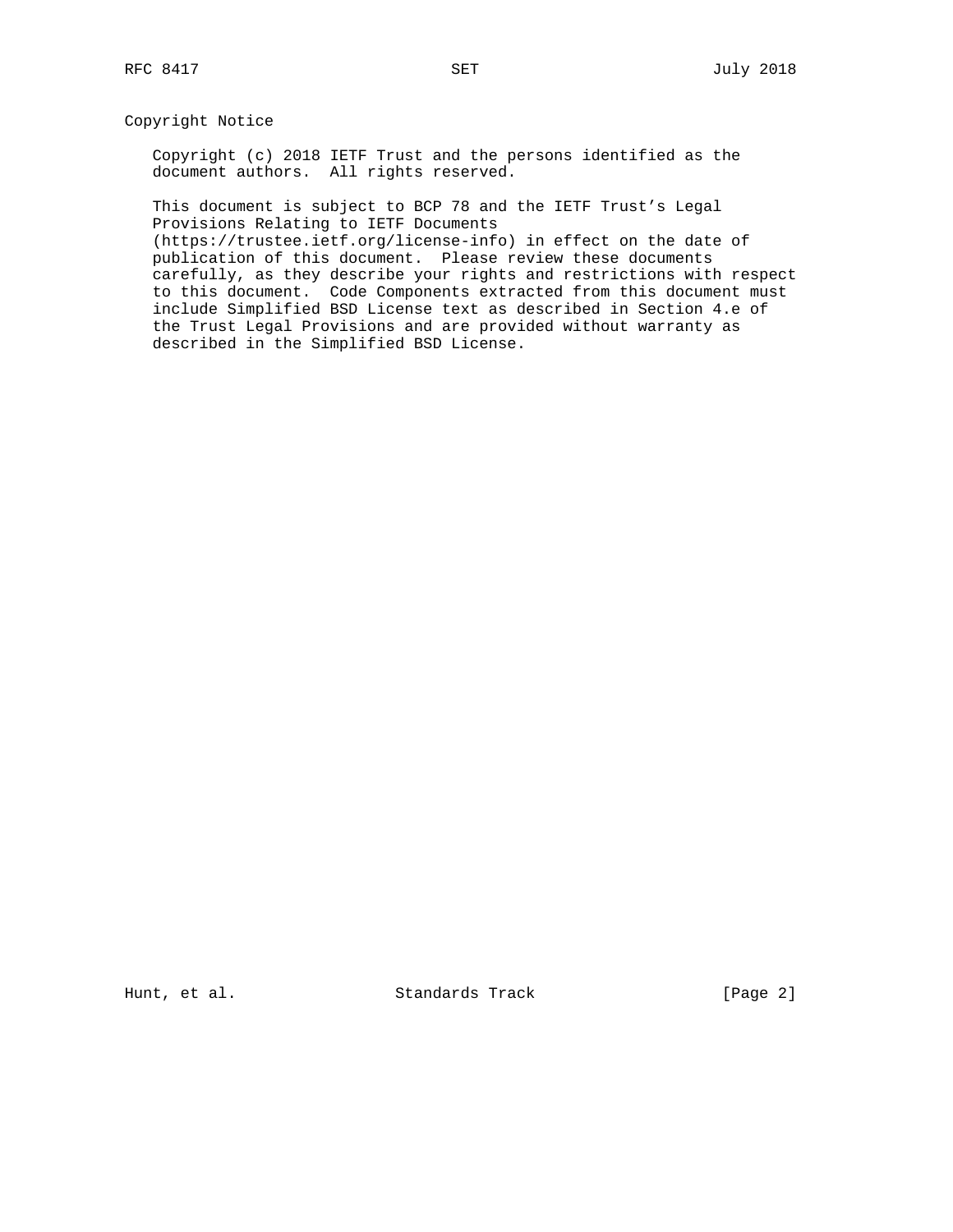Table of Contents

| 1 <sup>1</sup>                                       |  |  | 4    |
|------------------------------------------------------|--|--|------|
| Notational Conventions<br>1.1.                       |  |  | 5    |
| 1.2.                                                 |  |  | 5    |
| The Security Event Token (SET) $\ldots$<br>2.1       |  |  | 6    |
|                                                      |  |  | 7    |
|                                                      |  |  | 7    |
|                                                      |  |  | 9    |
|                                                      |  |  | 10   |
|                                                      |  |  | 11   |
| 2.2.                                                 |  |  | 11   |
| Explicit Typing of SETs<br>2.3.                      |  |  | 13   |
| Security Event Token Construction<br>2.4.            |  |  | 14   |
| Requirements for SET Profiles<br>3.                  |  |  | 16   |
| 4. Preventing Confusion between SETs and Other JWTs  |  |  | 17   |
| Distinguishing SETs from ID Tokens<br>$4.1$ .        |  |  | 17   |
| Distinguishing SETs from Access Tokens<br>4.2.       |  |  | 18   |
| Distinguishing SETs from Other Kinds of JWTs<br>4.3. |  |  | 18   |
| 5.                                                   |  |  | 19   |
| 5.1.<br>Confidentiality and Integrity                |  |  | 19   |
| 5.2.                                                 |  |  | 20   |
| 5.3.                                                 |  |  | 20   |
| 5.4.                                                 |  |  | 20   |
| 5.5. Preventing Confusion                            |  |  | 21   |
|                                                      |  |  | 21   |
| 7.                                                   |  |  | 22   |
| JSON Web Token Claims Registration<br>7.1.           |  |  | 22   |
| Registry Contents<br>7.1.1.                          |  |  | 22   |
| Structured Syntax Suffix Registration<br>7.2.        |  |  | 2.2. |
| 7.2.1.<br>Registry Contents                          |  |  | 23   |
| 7.3. Media Type Registration                         |  |  | 24   |
| Registry Contents<br>7.3.1.                          |  |  | 2.4  |
| 8 <sub>1</sub>                                       |  |  | 2.5  |
| 8.1. Normative References                            |  |  | 25   |
| 8.2. Informative References                          |  |  | 26   |
|                                                      |  |  | 27   |
|                                                      |  |  | 28   |
|                                                      |  |  |      |

Hunt, et al. Standards Track [Page 3]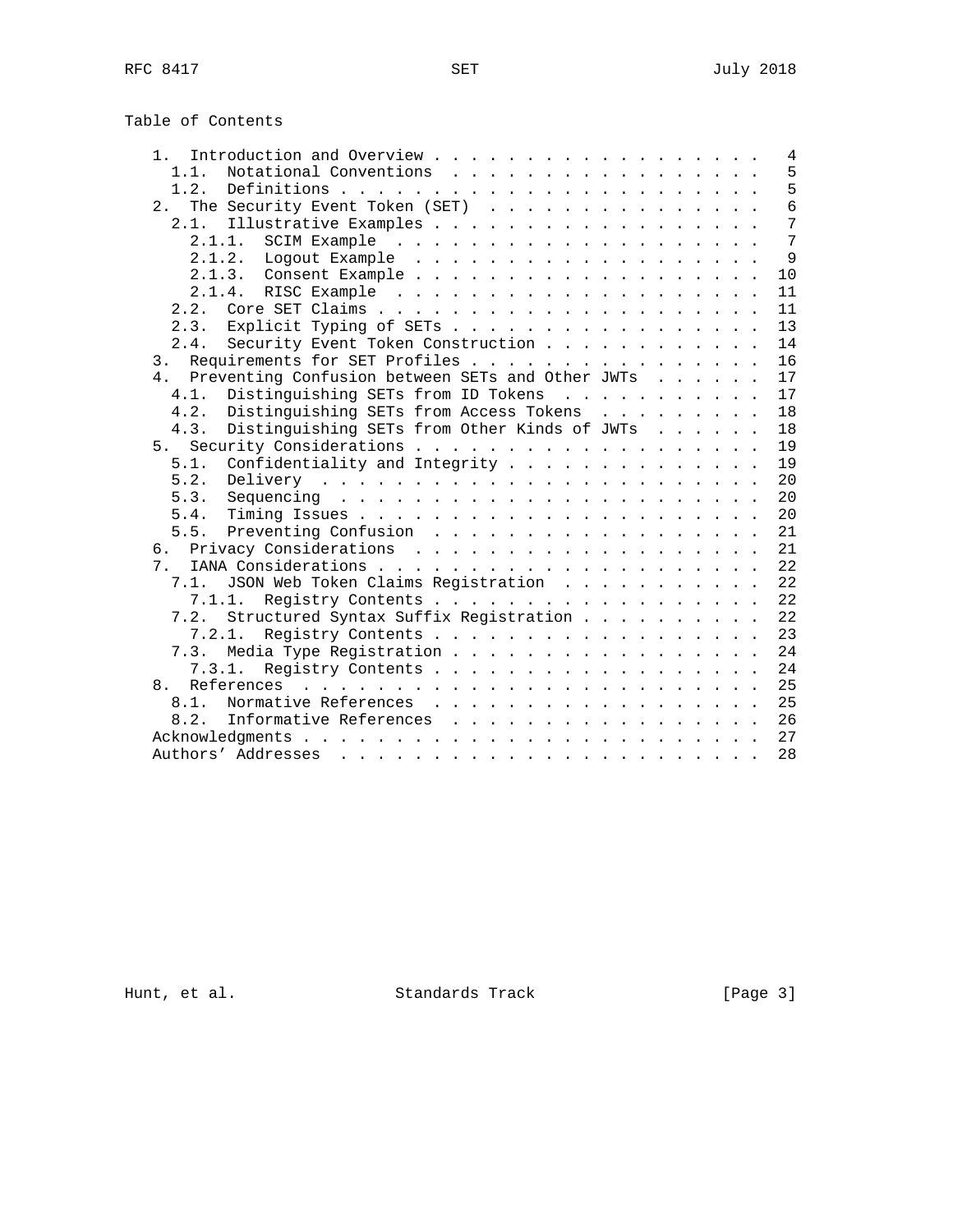# 1. Introduction and Overview

 This specification defines an extensible Security Event Token (SET) data structure, which can be exchanged using protocols such as HTTP. The specification builds on the JSON Web Token (JWT) format [RFC7519] in order to provide a self-contained token that can be optionally signed using JSON Web Signature (JWS) [RFC7515] and/or encrypted using JSON Web Encryption (JWE) [RFC7516].

 This specification profiles the use of JWT for the purpose of issuing SETs. This specification defines a base format used by profiling specifications to define actual events and their meanings. This specification uses non-normative example events to demonstrate how events can be constructed.

 This specification is scoped to security- and identity-related events. While SETs may be used for other purposes, the specification only considers security and privacy concerns relevant to identity and personal information.

 Security events are not commands issued between parties. A SET describes statements of fact from the perspective of an issuer about a subject (e.g., a web resource, token, IP address, the issuer itself). These statements of fact represent a logical event that occurred directly to or about a security subject, for example, a statement about the issuance or revocation of a token on behalf of a subject. A security subject may be permanent (e.g., a user account) or temporary (e.g., an HTTP session) in nature. A state change could describe a direct change of entity state, an implicit change of state, or other higher-level security statements such as:

- o The creation, modification, removal of a resource.
- o The resetting or suspension of an account.
- o The revocation of a security token prior to its expiry.
- o The logout of a user session.
- o An indication that a user has been given control of an email identifier that was previously controlled by another user.

 While subject state changes are often triggered by a user agent or security subsystem, the issuance and transmission of an event may occur asynchronously and in a back channel to the action that caused the change that generated the security event. Subsequently, a SET recipient, having received a SET, validates and interprets the received SET and takes its own independent actions, if any. For

Hunt, et al. Standards Track [Page 4]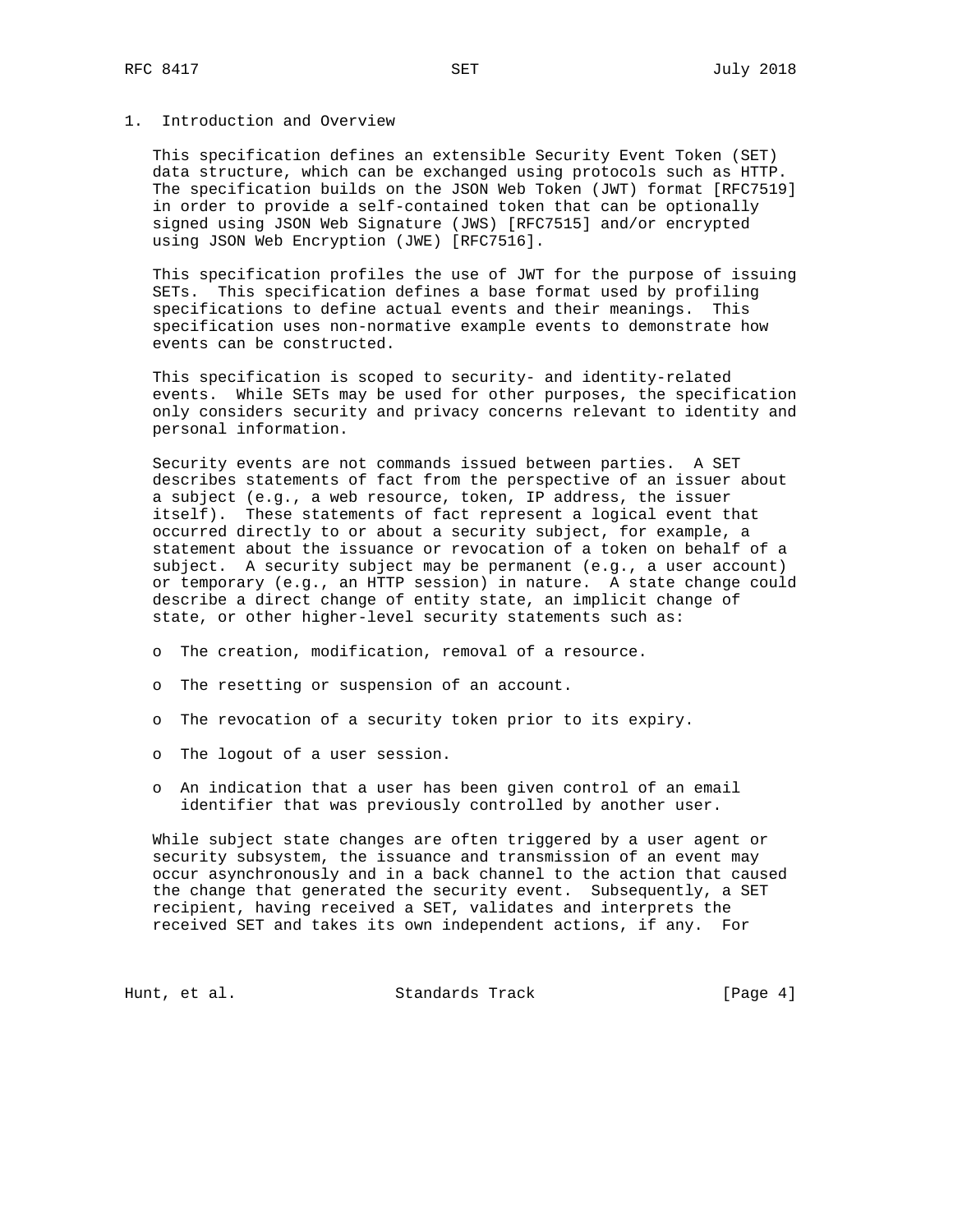example, having been informed of a personal identifier being associated with a different security subject (e.g., an email address is being used by someone else), the SET recipient may choose to ensure that the new user is not granted access to resources associated with the previous user. Or, the SET recipient may not have any relationship with the subject, and no action is taken.

 While SET recipients will often take actions upon receiving SETs, security events cannot be assumed to be commands or requests. The intent of this specification is to define a syntax for statements of fact that SET recipients may interpret for their own purposes.

# 1.1. Notational Conventions

 The key words "MUST", "MUST NOT", "REQUIRED", "SHALL", "SHALL NOT", "SHOULD", "SHOULD NOT", "RECOMMENDED", "NOT RECOMMENDED", "MAY", and "OPTIONAL" in this document are to be interpreted as described in BCP 14 [RFC2119] [RFC8174] when, and only when, they appear in all capitals, as shown here.

 For purposes of readability, examples are not URL encoded. Implementers MUST percent-encode URLs as described in Section 2.1 of [RFC3986].

 Throughout this document, all figures may contain spaces and extra line-wrapping for readability and space limitations. Similarly, some URIs contained within examples have been shortened for space and readability reasons.

1.2. Definitions

The following definitions are used with SETs:

 Security Event Token (SET) A SET is a JWT [RFC7519] conforming to this specification.

SET Issuer

 A service provider that creates SETs to be sent to other service providers known as SET recipients.

SET Recipient

 A SET recipient is an entity that receives SETs through some distribution method. A SET recipient is the same entity referred as a "recipient" in [RFC7519] or "receiver" in related specifications.

Hunt, et al. Standards Track [Page 5]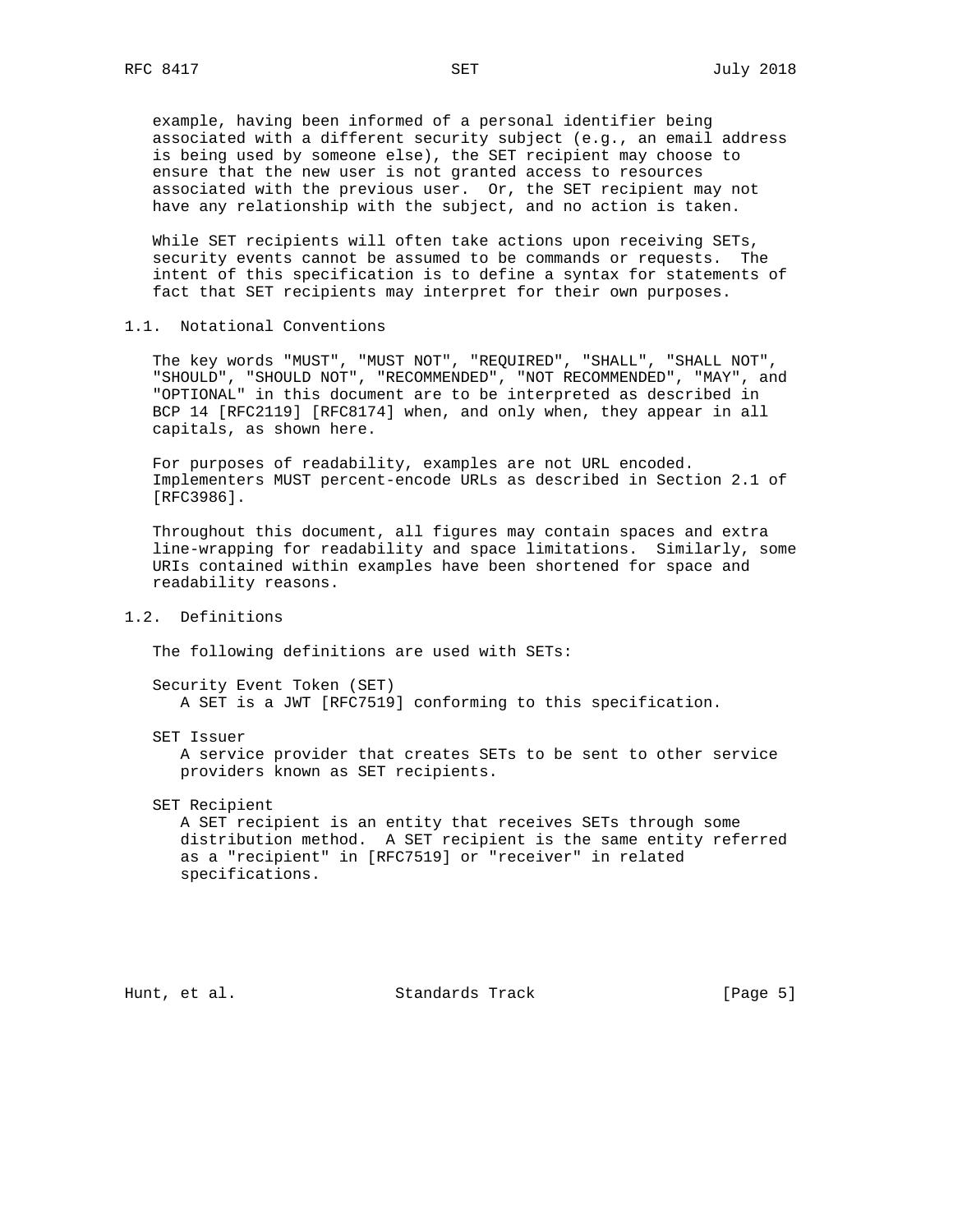Subject A SET describes an event or state change that has occurred to a subject. A subject might, for instance, be a principal (e.g., Section 4.1.2 of [RFC7519]), a web resource, an entity such as an IP address, or the issuer of the SET. Event Identifier A member name for an element of the JSON object that is the value of the "events" claim in a SET. This member name MUST be a URI. Event Payload A member value for an element of the JSON object that is the value of the "events" claim in a SET. This member value MUST be a JSON object. Profiling Specification A specification that profiles the SET data structure to define one or more specific event types and their associated claims and processing rules.

2. The Security Event Token (SET)

 A SET is a JWT [RFC7519] data structure that represents one or more related aspects of a security event that occurred to a subject. The JWT Claims Set in a SET has the following structure:

- o The top-level claims in the JWT Claims Set are called the SET "envelope". Some of these claims are present in every SET; others will be specific to particular SET profiles or profile families. Claims in the envelope SHOULD be registered in the "JSON Web Token Claims" registry [IANA.JWT.Claims] or be Public Claims or Private Claims, as defined in [RFC7519].
- o Envelope claims that are profiled and defined in this specification are used to validate the SET and provide information about the event data included in the SET. The "events" claim contains the event identifiers and event-specific data expressed about the security subject. The envelope MAY include event specific or profile-specific data. The "events" claim value MUST be a JSON object that contains at least one member.
- o Each member of the "events" JSON object is a name/value pair. The JSON member name is a URI string value, which is the event identifier, and the corresponding value is a JSON object known as the event "payload". The payload JSON object contains claims that pertain to that event identifier and need not be registered as JWT

Hunt, et al. Standards Track [Page 6]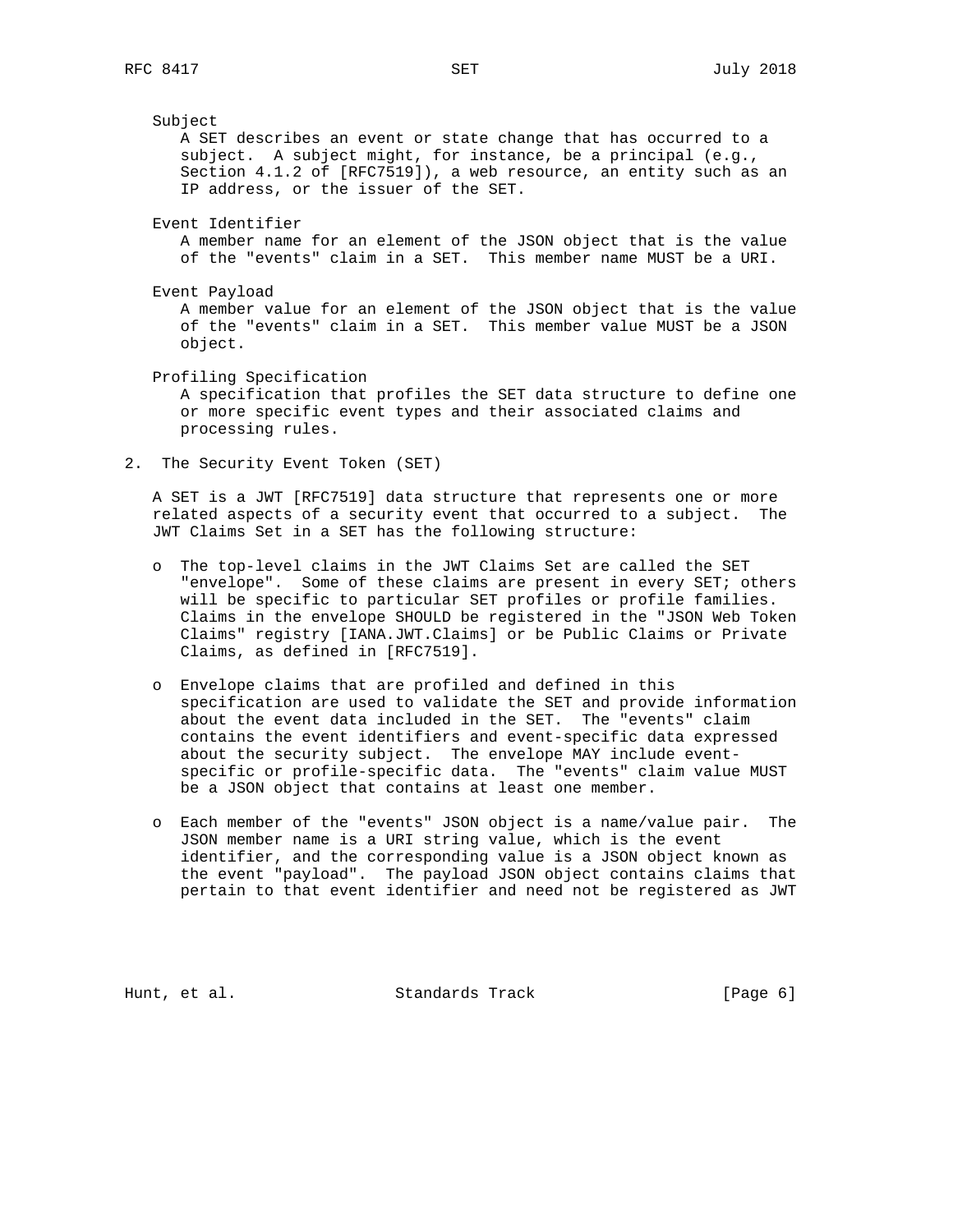claims. These claims are defined by the profiling specification that defines the event. An event with no payload claims SHALL be represented as the empty JSON object ("{}").

- o When multiple event identifiers are contained in a SET, they represent multiple aspects of the same state transition that occurred to the security subject. They are not intended to be used to aggregate distinct events about the same subject. Beyond this, the interpretation of SETs containing multiple event identifiers is out of scope for this specification; profiling specifications MAY define their own rules regarding their use of SETs containing multiple event identifiers, as described in Section 3. Possible uses of multiple values include, but are not limited to:
	- \* Values to provide classification information (e.g., threat type or level).
	- \* Additions to existing event representations.
	- \* Values used to link potential series of events.
	- \* Specific-purpose event URIs used between particular SET issuers and SET recipients.
- 2.1. Illustrative Examples

 This section illustrates several possible uses of SETs through non normative examples.

2.1.1. SCIM Example

 The following example shows the JWT Claims Set for a hypothetical System for Cross-domain Identity Management (SCIM) [RFC7644] password reset SET. Such a SET might be used by a receiver as a trigger to reset active user-agent sessions related to the identified user.

Hunt, et al. Standards Track [Page 7]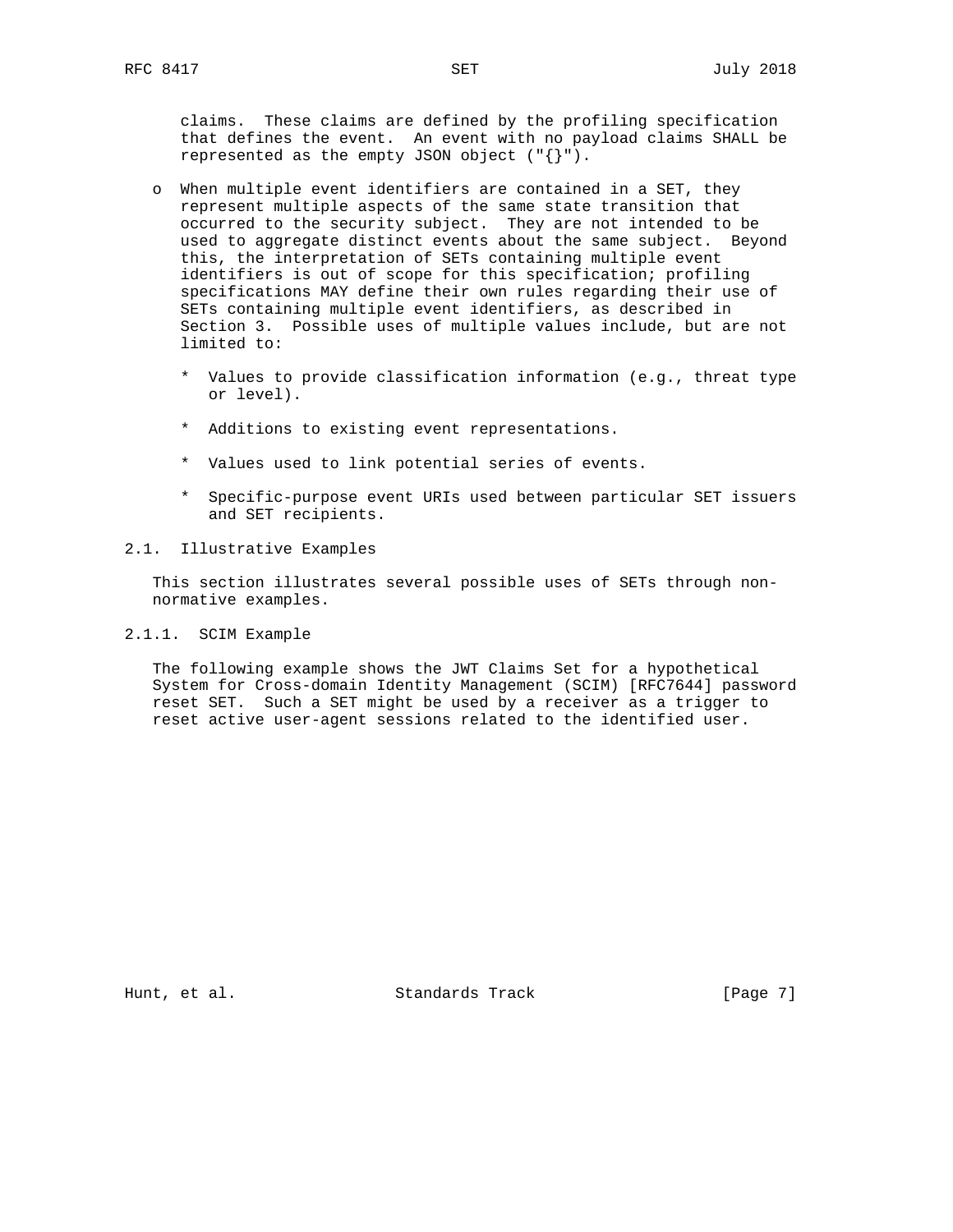```
 {
  "iss": "https://scim.example.com",
  "iat": 1458496025,
  "jti": "3d0c3cf797584bd193bd0fb1bd4e7d30",
  "aud": [
    "https://jhub.example.com/Feeds/98d52461fa5bbc879593b7754",
    "https://jhub.example.com/Feeds/5d7604516b1d08641d7676ee7"
 \,,
  "sub": "https://scim.example.com/Users/44f6142df96bd6ab61e7521d9",
  "events": {
    "urn:ietf:params:scim:event:passwordReset": {
     "id": "44f6142df96bd6ab61e7521d9"
    },
    "https://example.com/scim/event/passwordResetExt": {
      "resetAttempts": 5
    }
 }
}
             Figure 1: Example SCIM Password Reset Event
```
The JWT Claims Set usage consists of:

- o The "events" claim specifying the hypothetical SCIM URN ("urn:ietf:params:scim:event:passwordReset") for a password reset, and a second value, "https://example.com/scim/event/ passwordResetExt", that is used to provide additional event information such as the current count of resets.
- o The "iss" claim, denoting the SET issuer.
- o The "sub" claim, specifying the SCIM resource URI that was affected.
- o The "aud" claim, specifying the intended audiences for the event. (The syntax of the "aud" claim is defined in Section 4.1.3 of [RFC7519].)

The SET contains two event payloads:

- o The "id" claim represents SCIM's unique identifier for a subject.
- o The second payload identified by "https://example.com/scim/event/ passwordResetExt" and the payload claim "resetAttempts" conveys the current count of reset attempts. In this example, while the count is a simple factual statement for the issuer, the meaning of the value (a count) is up to the receiver. As an example, such a value might be used by the receiver to infer increasing risk.

Hunt, et al. Standards Track [Page 8]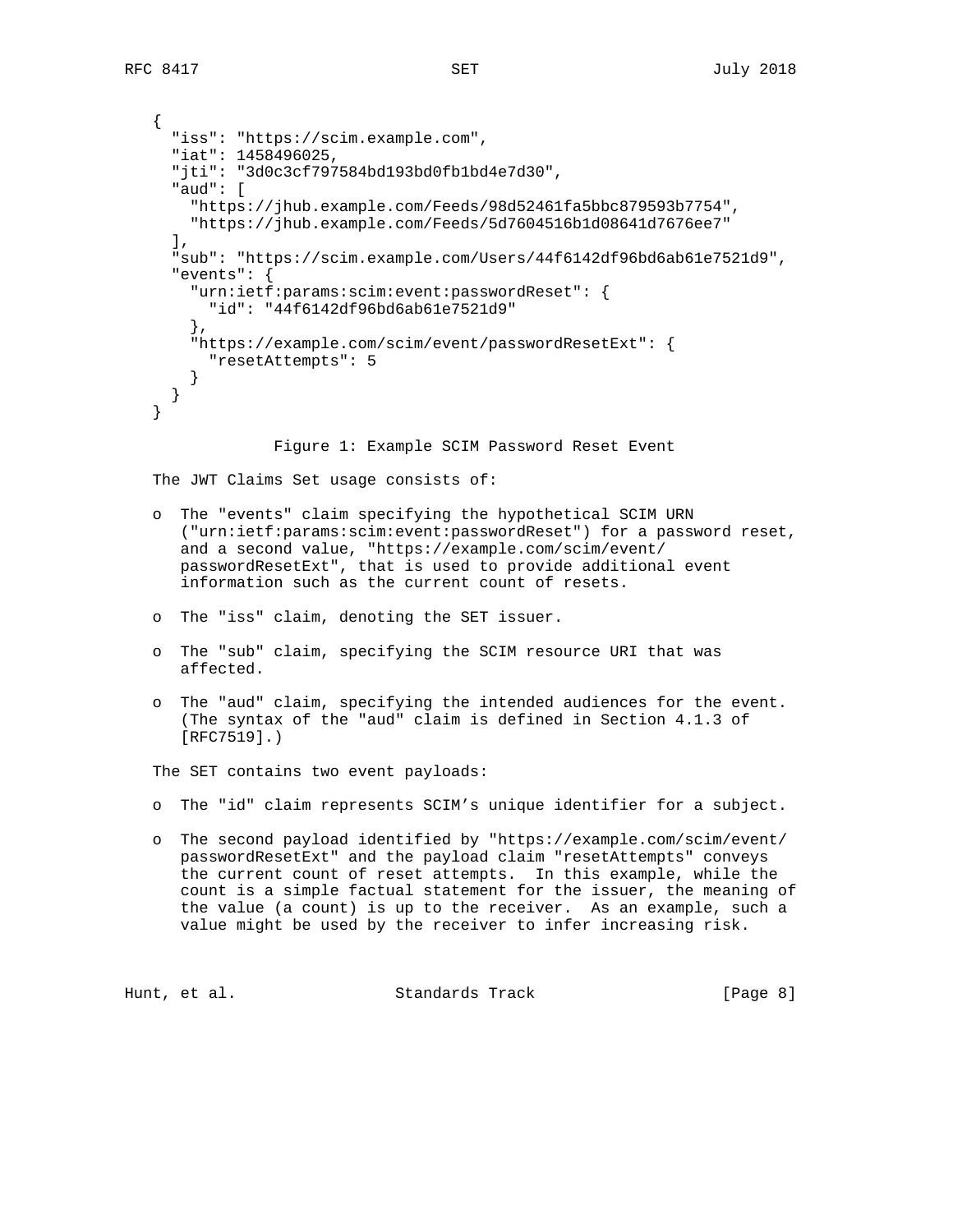In this example, the SCIM event indicates that a password has been updated and the current password reset count is 5. Notice that the value for "resetAttempts" is in the event payload of an event used to convey this information.

### 2.1.2. Logout Example

 Here is another example JWT Claims Set for a security event token, this one for a Logout Token:

```
 {
  "iss": "https://server.example.com",
  "sub": "248289761001",
  "aud": "s6BhdRkqt3",
  "iat": 1471566154,
  "jti": "bWJq",
  "sid": "08a5019c-17e1-4977-8f42-65a12843ea02",
  "events": {
   "http://schemas.openid.net/event/backchannel-logout": {}
  }
}
```
Figure 2: Example OpenID Back-Channel Logout Event

 Note that the above SET has an empty JSON object and uses the JWT claims "sub" and "sid" to identify the subject that was logged out. At the time of this writing, this example corresponds to the logout token defined in the OpenID Connect Back-Channel Logout 1.0 [OpenID.BackChannel] specification.

Hunt, et al. Standards Track [Page 9]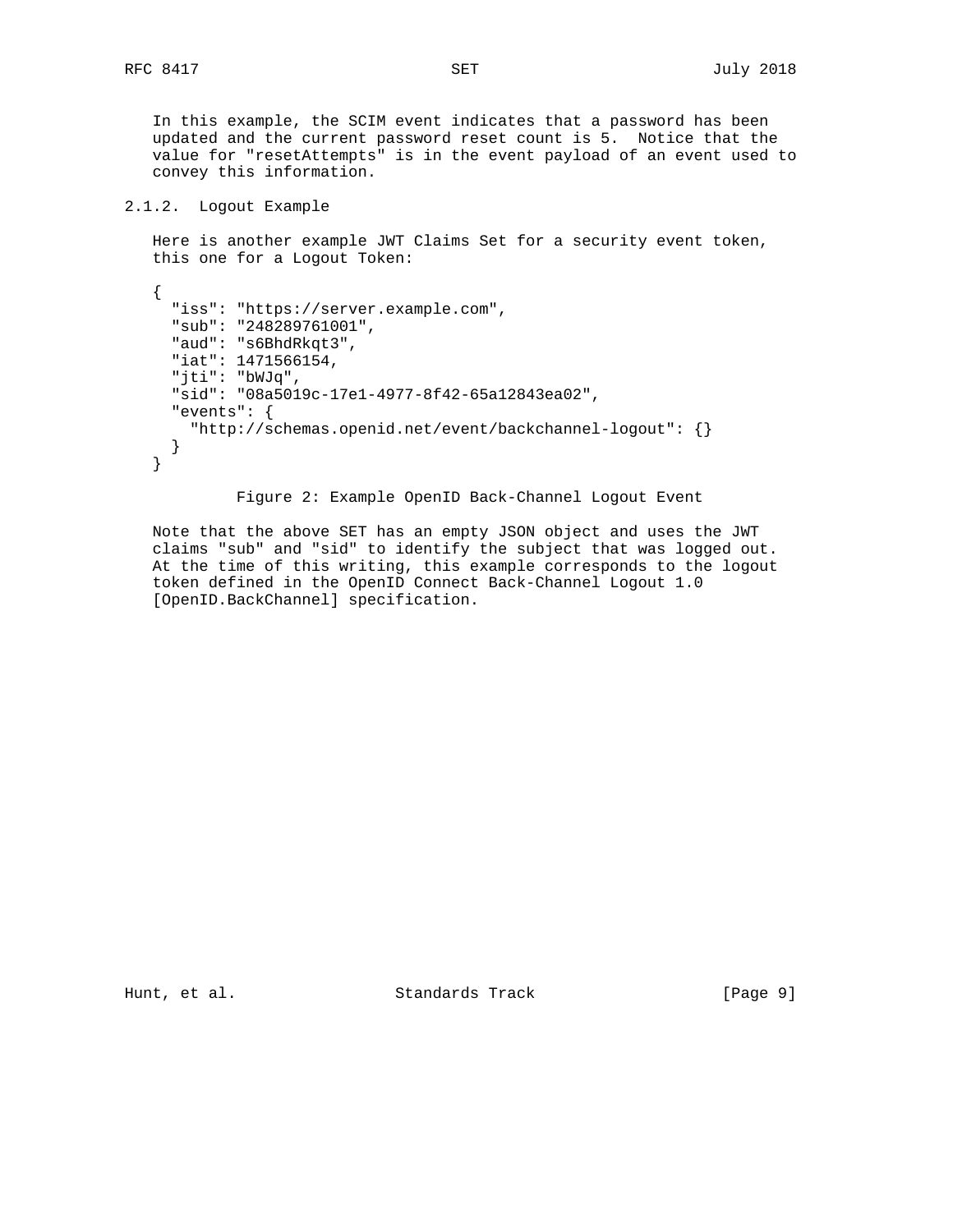# 2.1.3. Consent Example

 In the following example JWT Claims Set, a fictional medical service collects consent for medical actions and notifies other parties. The individual for whom consent is identified was originally authenticated via OpenID Connect. In this case, the issuer of the security event is an application rather than the OpenID provider:

```
 {
  "iss": "https://my.med.example.org",
  "iat": 1458496025,
  "jti": "fb4e75b5411e4e19b6c0fe87950f7749",
  "aud": [
   "https://rp.example.com"
 \mathbf{I},
  "events": {
    "https://openid.net/heart/specs/consent.html": {
      "iss": "https://connect.example.com",
      "sub": "248289761001",
      "consentUri": [
        "https://terms.med.example.org/labdisclosure.html#Agree"
      ]
    }
  }
}
```
#### Figure 3: Example Consent Event

 In the above example, the attribute "iss" contained within the payload for the event "https://openid.net/heart/specs/consent.html" refers to the issuer of the security subject ("sub") rather than the SET issuer "https://my.med.example.org". They are distinct from the top-level value of "iss", which always refers to the issuer of the event -- a medical consent service that is a relying party to the OpenID Provider.

Hunt, et al. Standards Track [Page 10]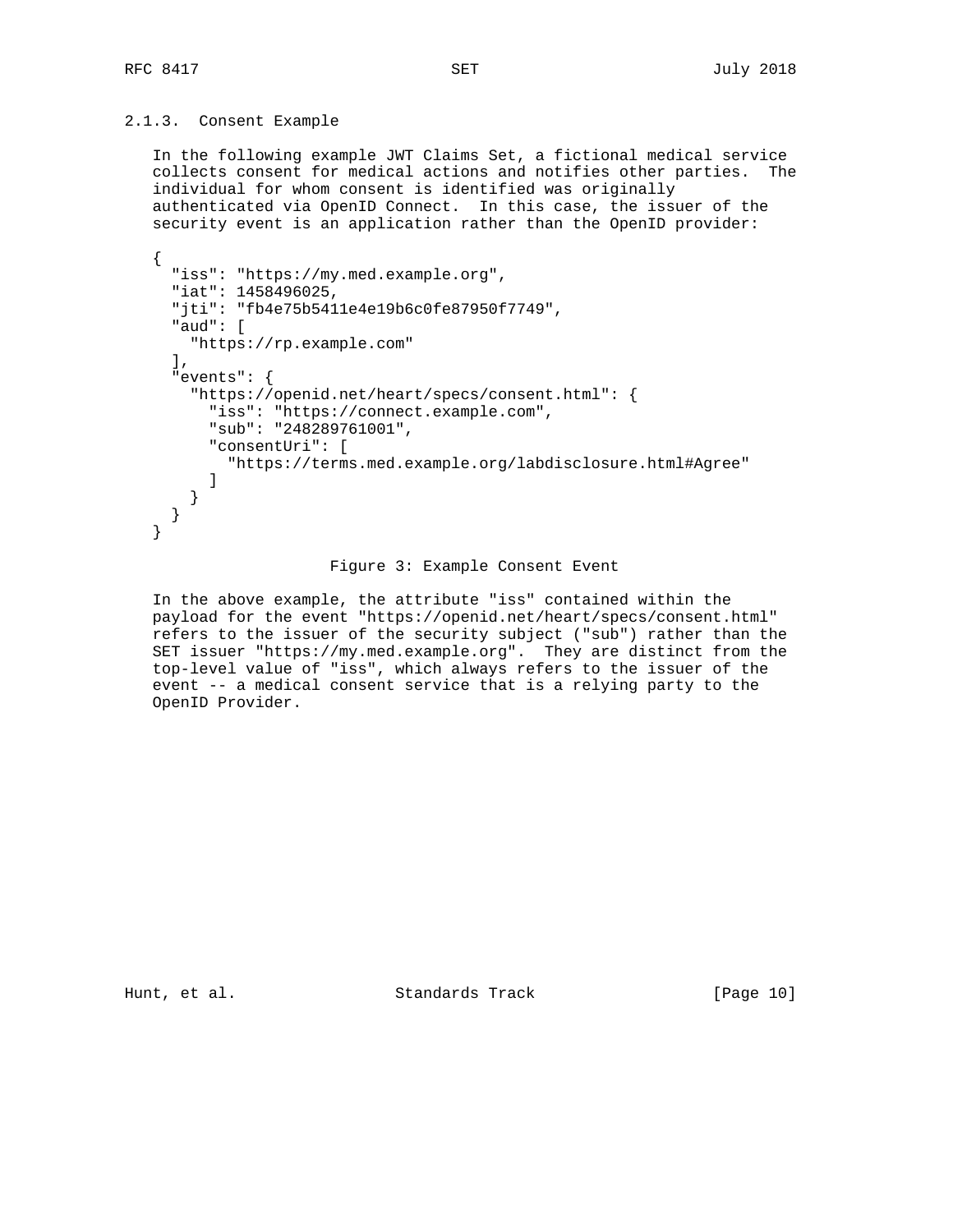# 2.1.4. RISC Example

 The following example JWT Claims Set is for an account disabled event. At the time of this writing, this example corresponds to the account disabled event defined in the OpenID RISC Event Types 1.0 [OpenID.RISC.Events] specification.

```
 {
  "iss": "https://idp.example.com/",
  "jti": "756E69717565206964656E746966696572",
  "iat": 1508184845,
  "aud": "636C69656E745F6964",
  "events": {
"https://schemas.openid.net/secevent/risc/event-type/account-disabled"
        : {
      "subject": {
        "subject_type": "iss-sub",
        "iss": "https://idp.example.com/",
        "sub": "7375626A656374"
      },
      "reason": "hijacking"
    }
 }
}
```
#### Figure 4: Example RISC Event

 Notice that parameters to the event are included in the event payload, in this case, the "reason" and "cause-time" values. The subject of the event is identified using the "subject" payload value, which itself is a JSON object.

# 2.2. Core SET Claims

The following claims from [RFC7519] are profiled for use in SETs:

"iss" (Issuer) Claim

 As defined by Section 4.1.1 of [RFC7519], this claim contains a string identifying the service provider publishing the SET (the issuer). In some cases, the issuer of the SET will not be the issuer associated with the security subject of the SET. Therefore, implementers cannot assume that the issuers are the same unless the profiling specification specifies that they are for SETs conforming to that profile. This claim is REQUIRED.

Hunt, et al. Standards Track [Page 11]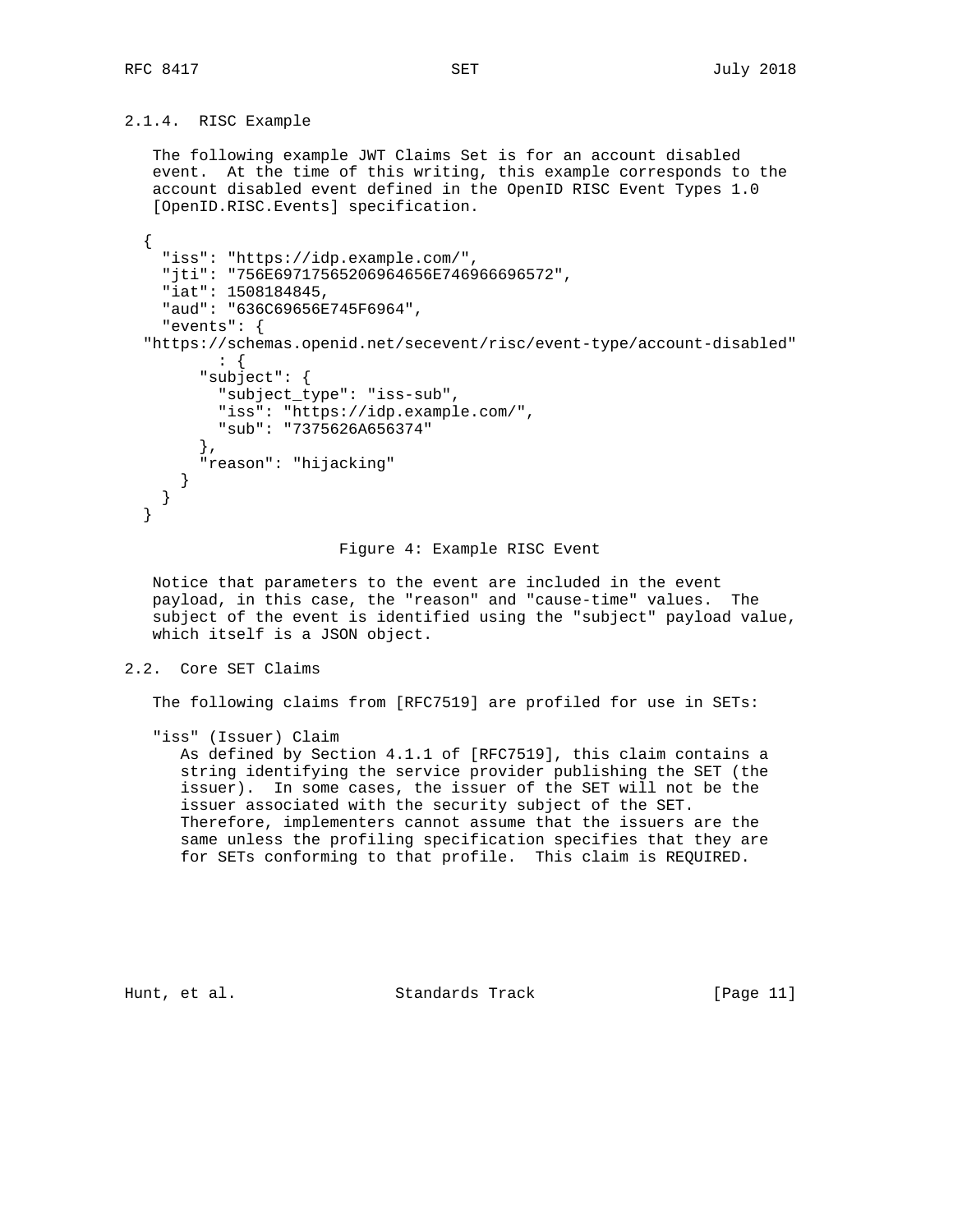"iat" (Issued At) Claim As defined by Section 4.1.6 of [RFC7519], this claim contains a value representing when the SET was issued. This claim is REQUIRED. "jti" (JWT ID) Claim As defined by Section 4.1.7 of [RFC7519], this claim contains a unique identifier for the SET. The identifier MUST be unique within a particular event feed and MAY be used by clients to track whether a particular SET has already been received. This claim is REQUIRED. "aud" (Audience) Claim As defined by Section 4.1.3 of [RFC7519], this claim contains one or more audience identifiers for the SET. This claim is RECOMMENDED. "sub" (Subject) Claim As defined by Section 4.1.2 of [RFC7519], this claim contains a StringOrURI value representing the principal that is the subject of the SET. This is usually the entity whose "state" was changed. For example: \* an IP Address was added to a blacklist; \* a URI representing a user resource that was modified; or, \* a token identifier (e.g. "jti") for a revoked token. If used, the profiling specification MUST define the content and format semantics for the value. This claim is OPTIONAL, as the principal for any given profile may already be identified without the inclusion of a subject claim. Note that some SET profiles MAY choose to convey event subject information in the event payload (either using the "sub" member name or another name), particularly if the subject information is relative to issuer information that is also conveyed in the event payload, which may be the case for some identity SET profiles. "exp" (Expiration Time) Claim As defined by Section 4.1.4 of [RFC7519], this claim is the time after which the JWT MUST NOT be accepted for processing. In the context of a SET, however, this notion does not typically apply, since a SET represents something that has already occurred and is historical in nature. Therefore, its use is NOT RECOMMENDED. (Also, see Section 4.1 for additional reasons not to use the "exp"

claim in some SET use cases.)

Hunt, et al. Standards Track [Page 12]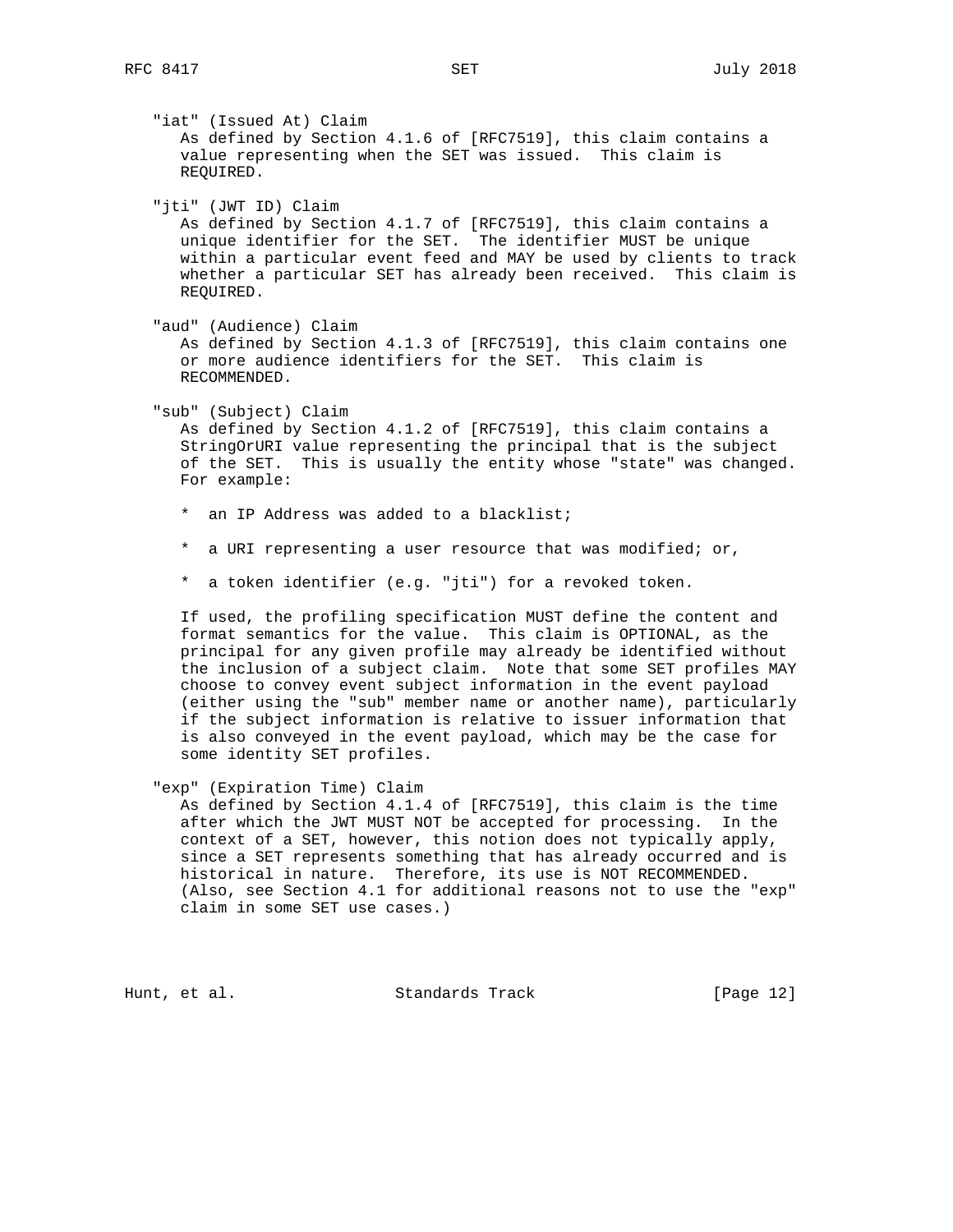The following new claims are defined by this specification:

"events" (Security Events) Claim

 This claim contains a set of event statements that each provide information describing a single logical event that has occurred about a security subject (e.g., a state change to the subject). Multiple event identifiers with the same value MUST NOT be used. The "events" claim MUST NOT be used to express multiple independent logical events.

 The value of the "events" claim is a JSON object whose members are name/value pairs whose names are URIs identifying the event statements being expressed. Event identifiers SHOULD be stable values (e.g., a permanent URL for an event specification). For each name present, the corresponding value MUST be a JSON object. The JSON object MAY be an empty object  $(\ulcorner {\}\urcorner\urcorner)$ , or it MAY be a JSON object containing data described by the profiling specification.

"txn" (Transaction Identifier) Claim

 An OPTIONAL string value that represents a unique transaction identifier. In cases in which multiple related JWTs are issued, the transaction identifier claim can be used to correlate these related JWTs. Note that this claim can be used in JWTs that are SETs and also in JWTs using non-SET profiles.

"toe" (Time of Event) Claim

 A value that represents the date and time at which the event occurred. This value is a NumericDate (see Section 2 of [RFC7519]). By omitting this claim, the issuer indicates that they are not sharing an event time with the recipient. (Note that in some use cases, the represented time might be approximate; statements about the accuracy of this field MAY be made by profiling specifications.) This claim is OPTIONAL.

# 2.3. Explicit Typing of SETs

 This specification registers the "application/secevent+jwt" media type, which can be used to indicate that the content is a SET. SETs MAY include this media type in the "typ" header parameter of the JWT representing the SET to explicitly declare that the JWT is a SET. This MUST be included if the SET could be used in an application context in which it could be confused with other kinds of JWTs.

 Per the definition of "typ" in Section 4.1.9 of [RFC7515], it is RECOMMENDED that the "application/" prefix be omitted. Therefore, the "typ" value used SHOULD be "secevent+jwt".

Hunt, et al. Standards Track [Page 13]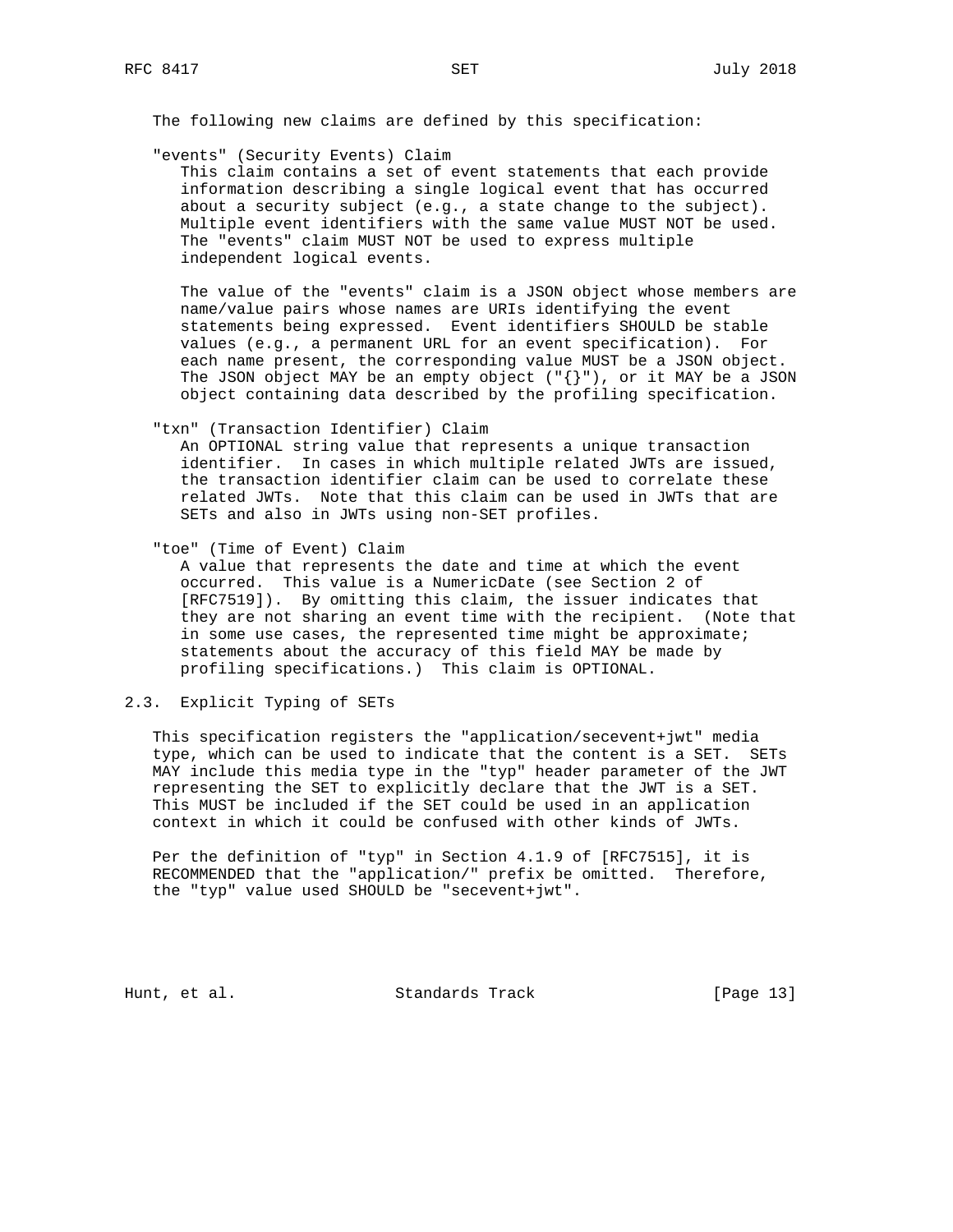2.4. Security Event Token Construction

This section describes how to construct a SET.

 The following is an example JWT Claims Set for a hypothetical SCIM SET:

```
 {
  "iss": "https://scim.example.com",
  "iat": 1458496404,
  "jti": "4d3559ec67504aaba65d40b0363faad8",
  "aud": [
    "https://scim.example.com/Feeds/98d52461fa5bbc879593b7754",
    "https://scim.example.com/Feeds/5d7604516b1d08641d7676ee7"
 \mathbf{I},
  "events": {
    "urn:ietf:params:scim:event:create": {
      "ref":
          "https://scim.example.com/Users/44f6142df96bd6ab61e7521d9",
      "attributes": ["id", "name", "userName", "password", "emails"]
    }
  }
}
```
Figure 5: Example Event Claims

The JSON Claims Set is encoded per [RFC7519].

 In this example, the SCIM SET claims are encoded in an unsecured JWT. The JOSE Header for this example is:

{"typ":"secevent+jwt","alg":"none"}

 Base64url encoding (as defined by Section 2 of [RFC7515], including the omission of all trailing '=' characters) of the octets of the UTF-8 [RFC3629] representation of the JOSE Header yields:

eyJ0eXAiOiJzZWNldmVudCtqd3QiLCJhbGciOiJub25lIn0

Hunt, et al. Standards Track [Page 14]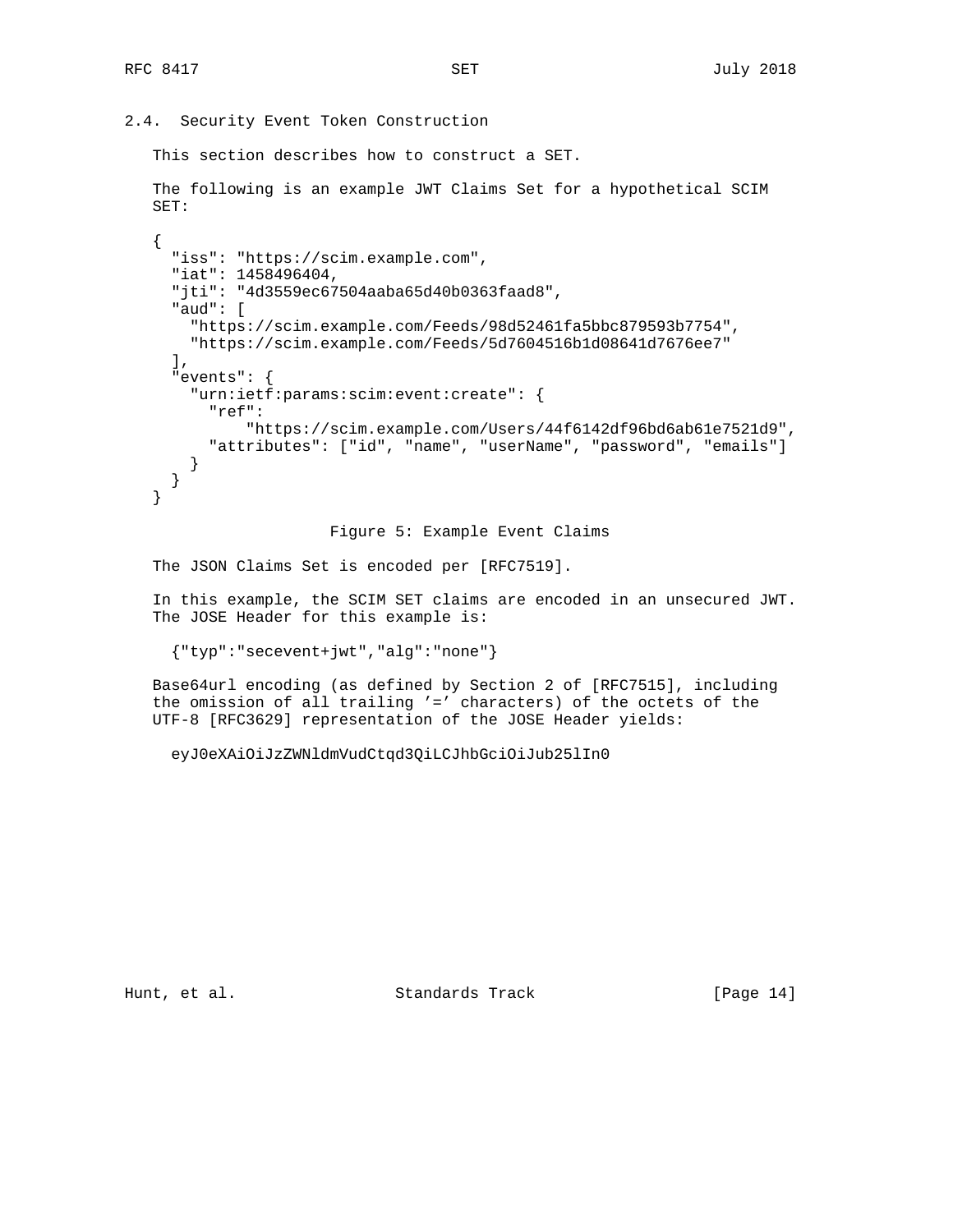.

 The above example JWT Claims Set (with insignificant whitespace removed) is encoded as follows (with line breaks for display purposes only):

 eyJpc3MiOiJodHRwczovL3NjaW0uZXhhbXBsZS5jb20iLCJpYXQiOjE0NTg0OTY0M DQsImp0aSI6IjRkMzU1OWVjNjc1MDRhYWJhNjVkNDBiMDM2M2ZhYWQ4IiwiYXVkIj pbImh0dHBzOi8vc2NpbS5leGFtcGxlLmNvbS9GZWVkcy85OGQ1MjQ2MWZhNWJiYzg 3OTU5M2I3NzU0IiwiaHR0cHM6Ly9zY2ltLmV4YW1wbGUuY29tL0ZlZWRzLzVkNzYw NDUxNmIxZDA4NjQxZDc2NzZlZTciXSwiZXZlbnRzIjp7InVybjppZXRmOnBhcmFtc zpzY2ltOmV2ZW50OmNyZWF0ZSI6eyJyZWYiOiJodHRwczovL3NjaW0uZXhhbXBsZS 5jb20vVXNlcnMvNDRmNjE0MmRmOTZiZDZhYjYxZTc1MjFkOSIsImF0dHJpYnV0ZXM iOlsiaWQiLCJuYW1lIiwidXNlck5hbWUiLCJwYXNzd29yZCIsImVtYWlscyJdfX19

The encoded JWS signature is the empty string.

 Concatenating the three encoded parts (JOSE Header, JWT Claims Set, and JWS signature) in order with period ('.') characters between the parts yields this complete SET (with line breaks for display purposes only):

eyJ0eXAiOiJzZWNldmVudCtqd3QiLCJhbGciOiJub25lIn0

 eyJpc3MiOiJodHRwczovL3NjaW0uZXhhbXBsZS5jb20iLCJpYXQiOjE0NTg0OTY0M DQsImp0aSI6IjRkMzU1OWVjNjc1MDRhYWJhNjVkNDBiMDM2M2ZhYWQ4IiwiYXVkIj pbImh0dHBzOi8vc2NpbS5leGFtcGxlLmNvbS9GZWVkcy85OGQ1MjQ2MWZhNWJiYzg 3OTU5M2I3NzU0IiwiaHR0cHM6Ly9zY2ltLmV4YW1wbGUuY29tL0ZlZWRzLzVkNzYw NDUxNmIxZDA4NjQxZDc2NzZlZTciXSwiZXZlbnRzIjp7InVybjppZXRmOnBhcmFtc zpzY2ltOmV2ZW50OmNyZWF0ZSI6eyJyZWYiOiJodHRwczovL3NjaW0uZXhhbXBsZS 5jb20vVXNlcnMvNDRmNjE0MmRmOTZiZDZhYjYxZTc1MjFkOSIsImF0dHJpYnV0ZXM iOlsiaWQiLCJuYW1lIiwidXNlck5hbWUiLCJwYXNzd29yZCIsImVtYWlscyJdfX19 .

Figure 6: Example Unsecured Security Event Token

 For the purpose of having a simpler example in Figure 6, an unsecured token is shown. When SETs are not signed or encrypted, other mechanisms such as TLS MUST be employed to provide integrity protection, confidentiality, and issuer authenticity, as needed by the application.

 When validation (i.e., auditing) or additional transmission security is required, JWS signing and/or JWE encryption MAY be used. To create and or validate a signed and/or encrypted SET, follow the instructions in Section 7 of [RFC7519].

Hunt, et al. Standards Track [Page 15]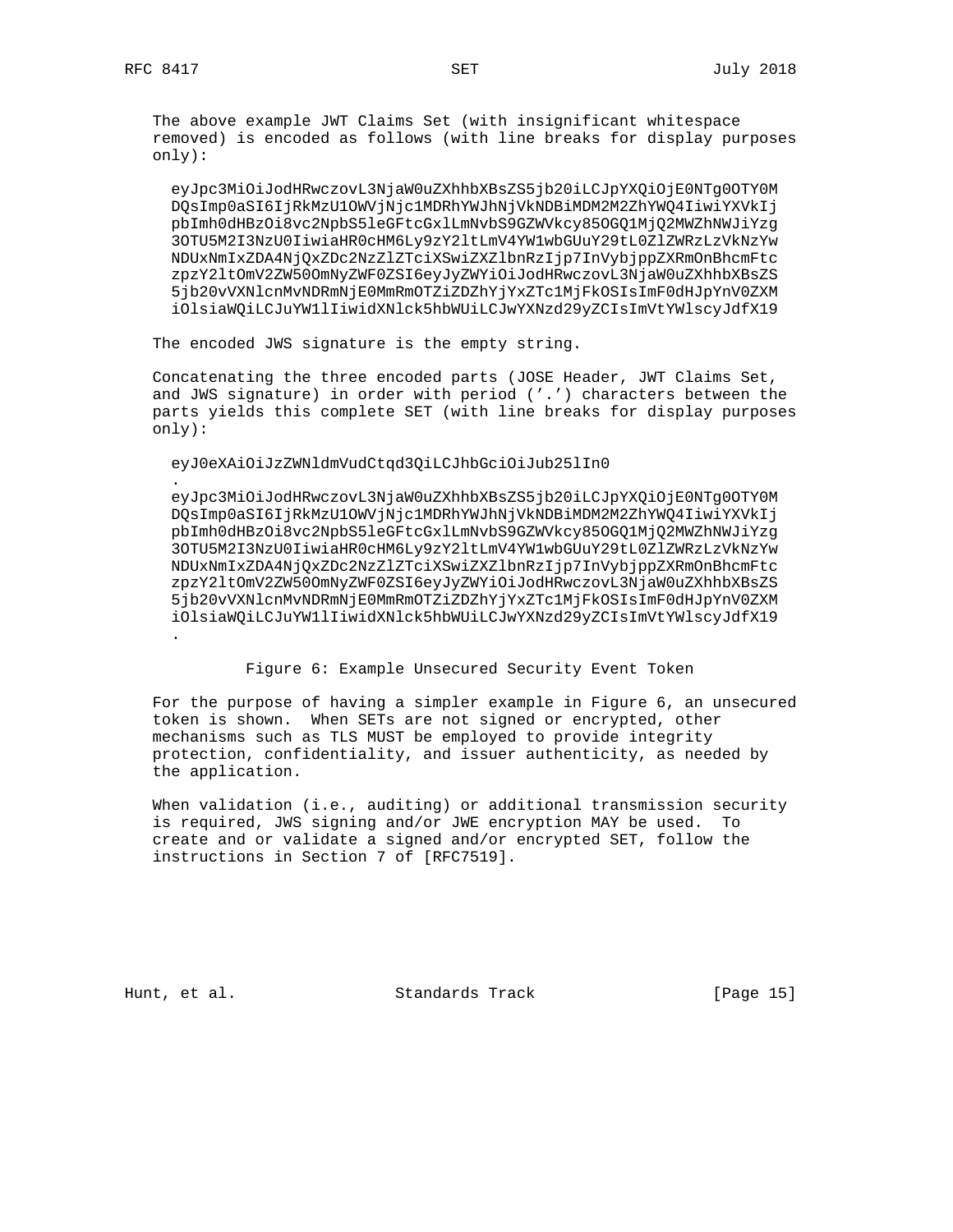# 3. Requirements for SET Profiles

 Profiling specifications of this specification define actual SETs to be used in particular use cases. These profiling specifications define the syntax and semantics of SETs conforming to that SET profile and rules for validating those SETs. Profiling specifications SHOULD define syntax, semantics, subject identification, and validation.

### Syntax

The syntax of the SETs defined, including:

Top-Level Claims

 Claims and values in the JWT Claims Set. Examples are claims defined by the JWT specification [RFC7519], this specification, and by the profiling specification.

Event Payload

 The JSON data structure contents and format, containing event specific information, if any (see Section 1.2).

#### Semantics

 Defining the semantics of the SET contents for SETs utilizing the profile is equally important. Possibly most important is defining the procedures used to validate the SET issuer and to obtain the keys controlled by the issuer that were used for cryptographic operations used in the JWT representing the SET. For instance, some profiles may define an algorithm for retrieving the SET issuer's keys that uses the "iss" claim value as its input. Likewise, if the profile allows (or requires) that the JWT be unsecured, the means by which the integrity of the JWT is ensured MUST be specified.

### Subject Identification

 Profiling specifications MUST define how the event subject is identified in the SET, as well as how to differentiate between the event subject's issuer and the SET issuer, if applicable. It is NOT RECOMMENDED for profiling specifications to use the "sub" claim in cases in which the subject is not globally unique and has a different issuer from the SET itself.

# Validation

 Profiling specifications MUST clearly specify the steps that a recipient of a SET utilizing that profile MUST perform to validate that the SET is both syntactically and semantically valid.

Hunt, et al. Standards Track [Page 16]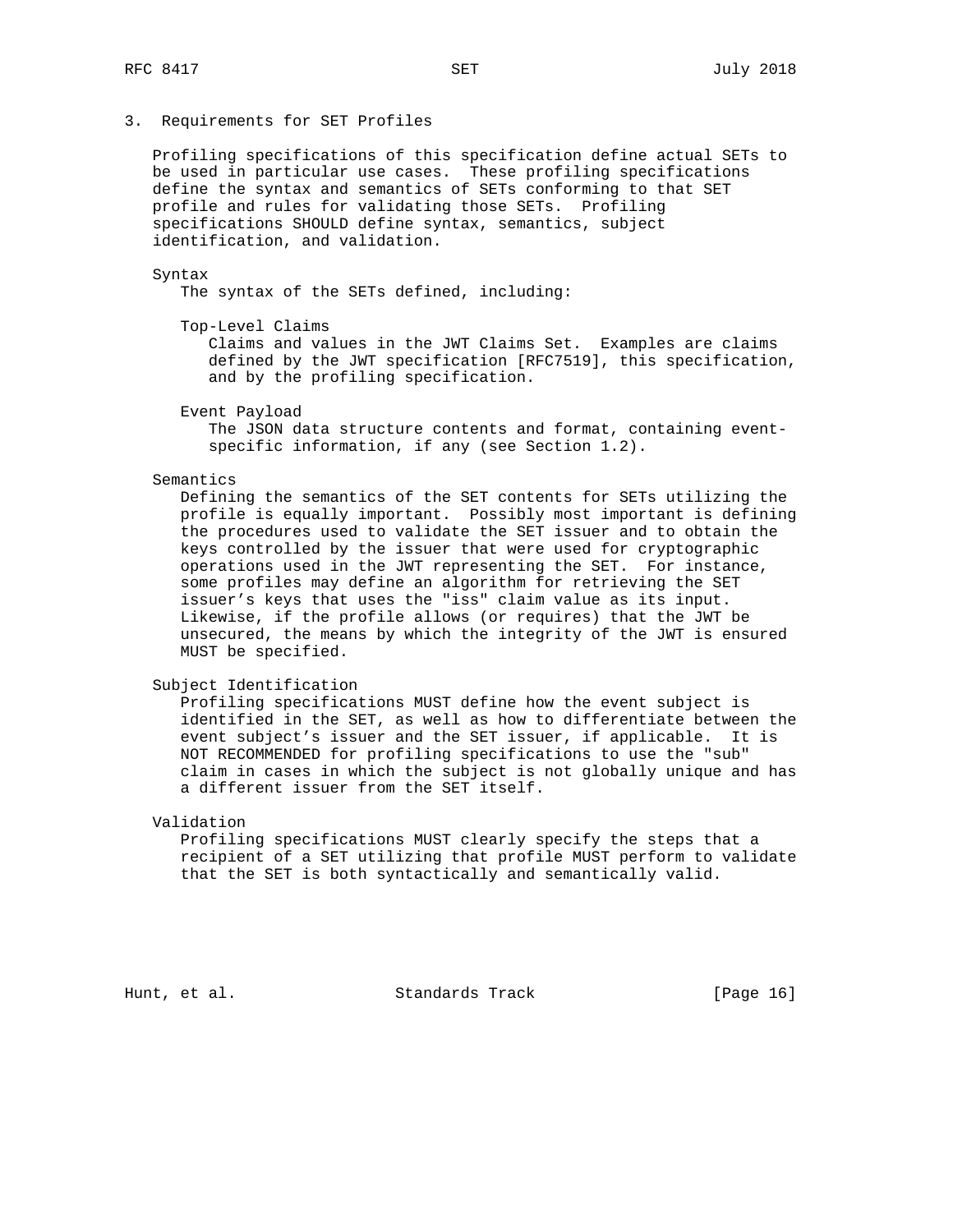Among the syntax and semantics of SETs that a profiling specification may define is whether the value of the "events" claim may contain multiple members, and what processing instructions are employed in the single- and multiple-valued cases for SETs conforming to that profile. Many valid choices are possible. For instance, some profiles might allow multiple event identifiers to be present and specify that any that are not understood by recipients be ignored, thus enabling extensibility. Other profiles might allow multiple event identifiers to be present but require that all be understood if the SET is to be accepted. Some profiles might require that only a single value be present. All such choices are within the scope of profiling specifications to define.

4. Preventing Confusion between SETs and Other JWTs

 Because [RFC7519] states that "all claims that are not understood by implementations MUST be ignored", there is a consideration that a SET might be confused with another kind of JWT from the same issuer. Unless this confusion is prevented, this might enable an attacker who possesses a SET to use it in a context in which another kind of JWT is expected, or vice versa. This section presents concrete techniques for preventing confusion between SETs and several other specific kinds of JWTs, as well as generic techniques for preventing possible confusion between SETs and other kinds of JWTs.

4.1. Distinguishing SETs from ID Tokens

 A SET might be confused with an ID Token [OpenID.Core] if a SET is mistakenly or maliciously used in a context requiring an ID Token. If a SET could otherwise be interpreted as a valid ID Token (because it includes the required claims for an ID Token and valid issuer and audience claim values for an ID Token), then that SET profile MUST require that the "exp" claim not be present in the SET. Because "exp" is a required claim in ID Tokens, valid ID Token implementations will reject such a SET if presented as if it were an ID Token.

 Excluding "exp" from SETs that could otherwise be confused with ID Tokens is actually defense in depth. In any OpenID Connect contexts in which an attacker could attempt to substitute a SET for an ID Token, the SET would actually already be rejected as an ID Token because it would not contain the correct "nonce" claim value for the ID Token to be accepted in contexts for which substitution is possible.

Hunt, et al. Standards Track [Page 17]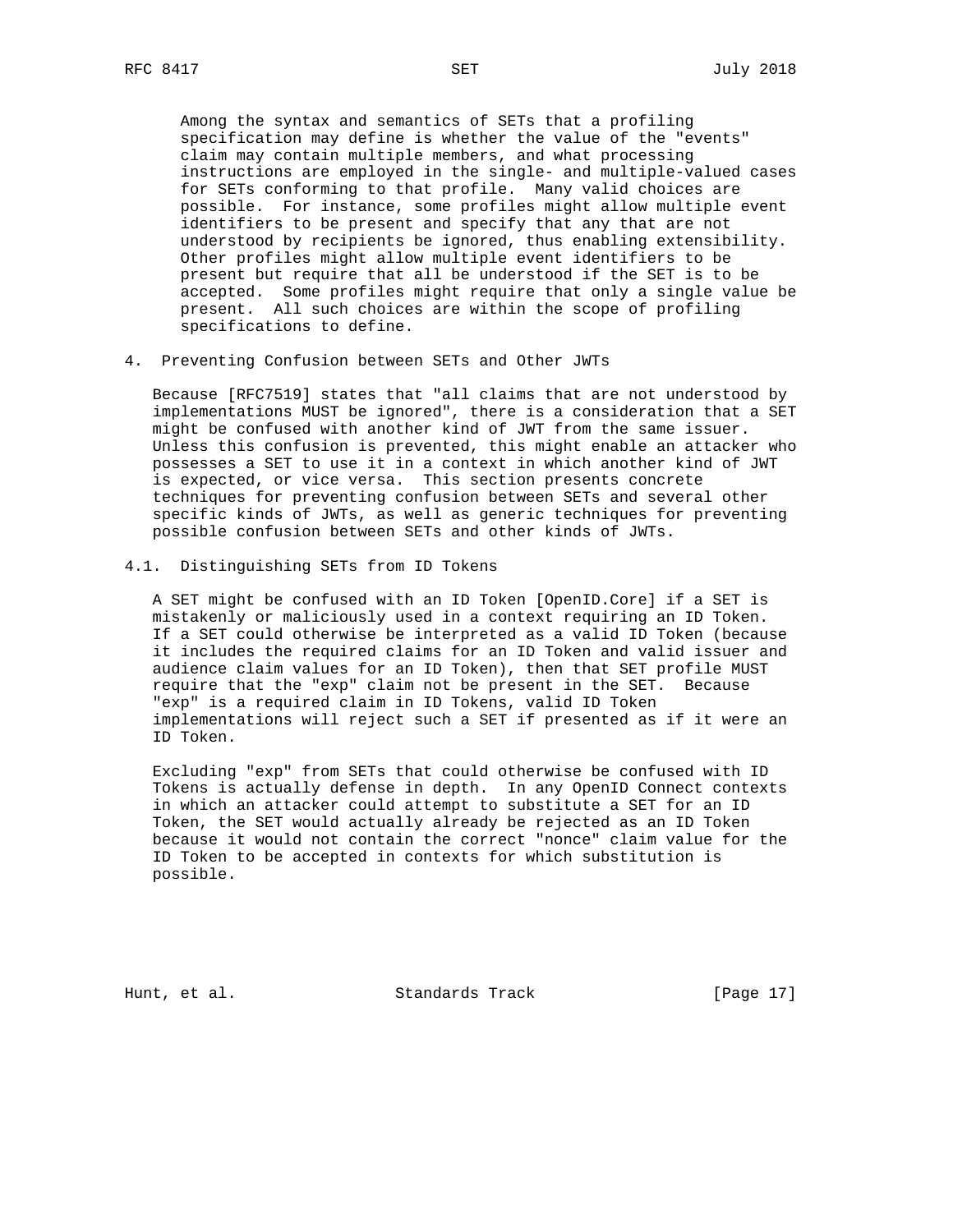Note that the use of explicit typing, as described in Section 2.3, will not achieve disambiguation between ID Tokens and SETs, as the ID Token validation rules do not use the "typ" header parameter value.

4.2. Distinguishing SETs from Access Tokens

 OAuth 2.0 [RFC6749] defines access tokens as being opaque. Nonetheless, some implementations implement access tokens as JWTs. Because the structure of these JWTs is implementation specific, ensuring that a SET cannot be confused with such an access token is, therefore, also implementation specific, generally. Nonetheless, it is recommended that SET profiles employ the following strategies to prevent possible substitutions of SETs for access tokens in contexts in which that might be possible:

- o Prohibit use of the "exp" claim, as is done to prevent ID Token confusion.
- o Where possible, use a separate "aud" claim value to distinguish between the SET recipient and the protected resource that is the audience of an access token.
- o Modify access token validation systems to check for the presence of the "events" claim as a means to detect security event tokens. This is particularly useful if the same endpoint may receive both types of tokens.
- o Employ explicit typing, as described in Section 2.3, and modify access token validation systems to use the "typ" header parameter value.
- 4.3. Distinguishing SETs from Other Kinds of JWTs

 JWTs are now being used in application areas beyond the identity applications in which they first appeared. For instance, the "Session Initiation Protocol (SIP) Via Header Field Parameter to Indicate Received Realm" [RFC8055] and "PASSporT: Personal Assertion Token" [RFC8225] specifications both define JWT profiles that use mostly or completely different sets of claims than are used by ID Tokens. If it would otherwise be possible for an attacker to substitute a SET for one of these (or other) kinds of JWTs, then the SET profile must be defined in such a way that any substituted SET will result in its rejection when validated as the intended kind of JWT.

Hunt, et al. Standards Track [Page 18]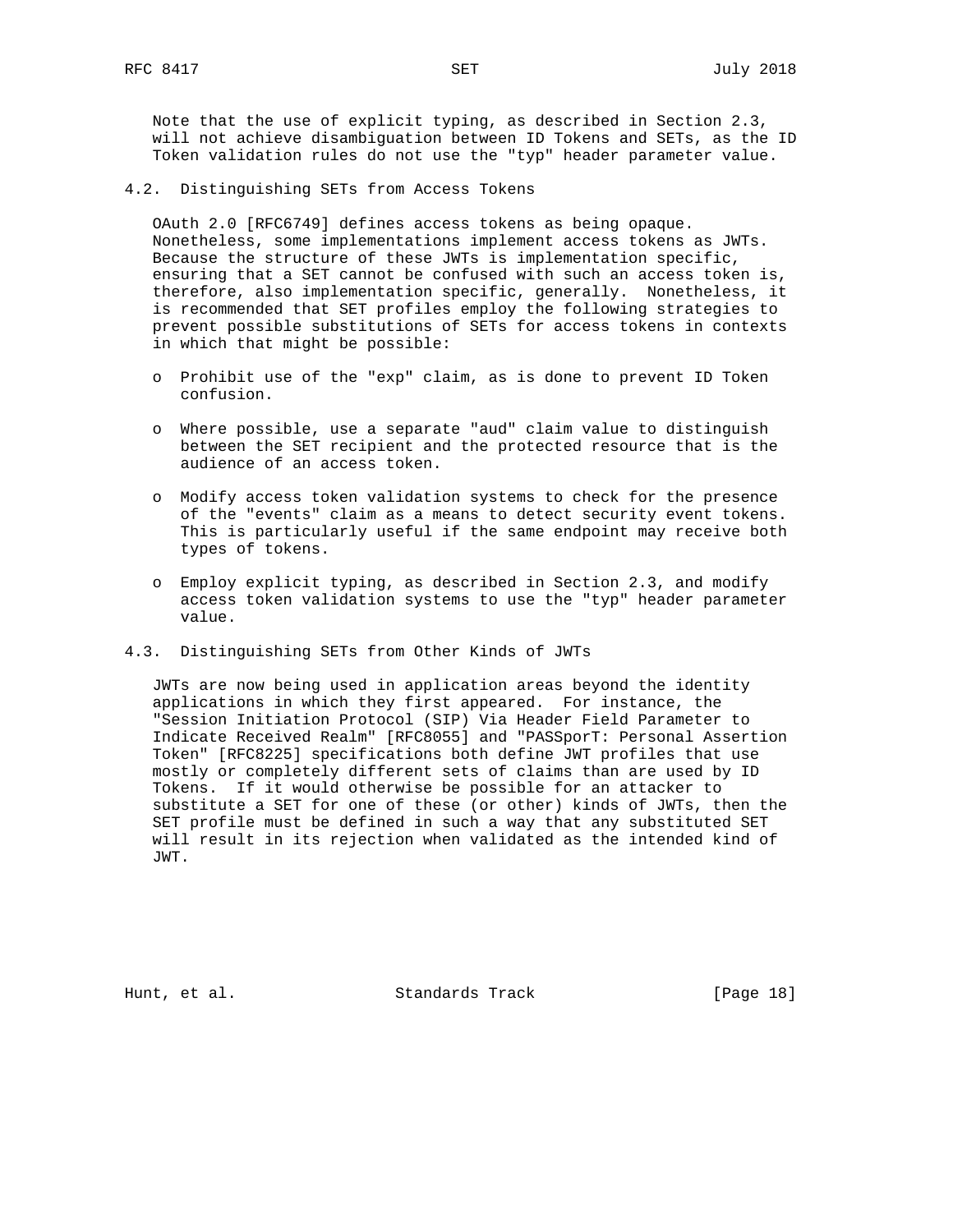The most direct way to prevent confusion is to employ explicit typing, as described in Section 2.3, and modify applicable token validation systems to use the "typ" header parameter value. This approach can be employed for new systems but may not be applicable to existing systems.

 Another way to ensure that a SET is not confused with another kind of JWT is to have the JWT validation logic reject JWTs containing an "events" claim unless the JWT is intended to be a SET. This approach can be employed for new systems but may not be applicable to existing systems. Validating that the JWT has an "events" claim will be effective in preventing attackers from passing other kinds of JWTs off as SETs.

 For many use cases, the simplest way to prevent substitution is requiring that the SET not include claims that are required for the kind of JWT that might be the target of an attack. For example, for [RFC8055], the "sip\_callid" claim could be omitted and for [RFC8225], the "orig" claim could be omitted.

 In many contexts, simple measures such as these will accomplish the task, should confusion otherwise even be possible. Note that this topic is being explored in a more general fashion in "JSON Web Token Best Current Practices" [JWT-BCP]. The proposed best practices in that document may also be applicable for particular SET profiles and use cases.

- 5. Security Considerations
- 5.1. Confidentiality and Integrity

 SETs may contain sensitive information. Therefore, methods for distribution of events SHOULD require the use of a transport-layer security mechanism when distributing events. Parties MUST support TLS 1.2 [RFC5246] or a higher version and MAY support additional transport-layer mechanisms meeting its security requirements. When using TLS, the client MUST perform a TLS server certificate check, per [RFC6125]. Implementation security considerations for TLS can be found in "Recommendations for Secure Use of Transport Layer Security (TLS) and Datagram Transport Layer Security (DTLS)" [RFC7525].

 Security events distributed through third parties or that carry personally identifiable information MUST be encrypted using JWE [RFC7516] or secured for confidentiality by other means.

Hunt, et al. Standards Track [Page 19]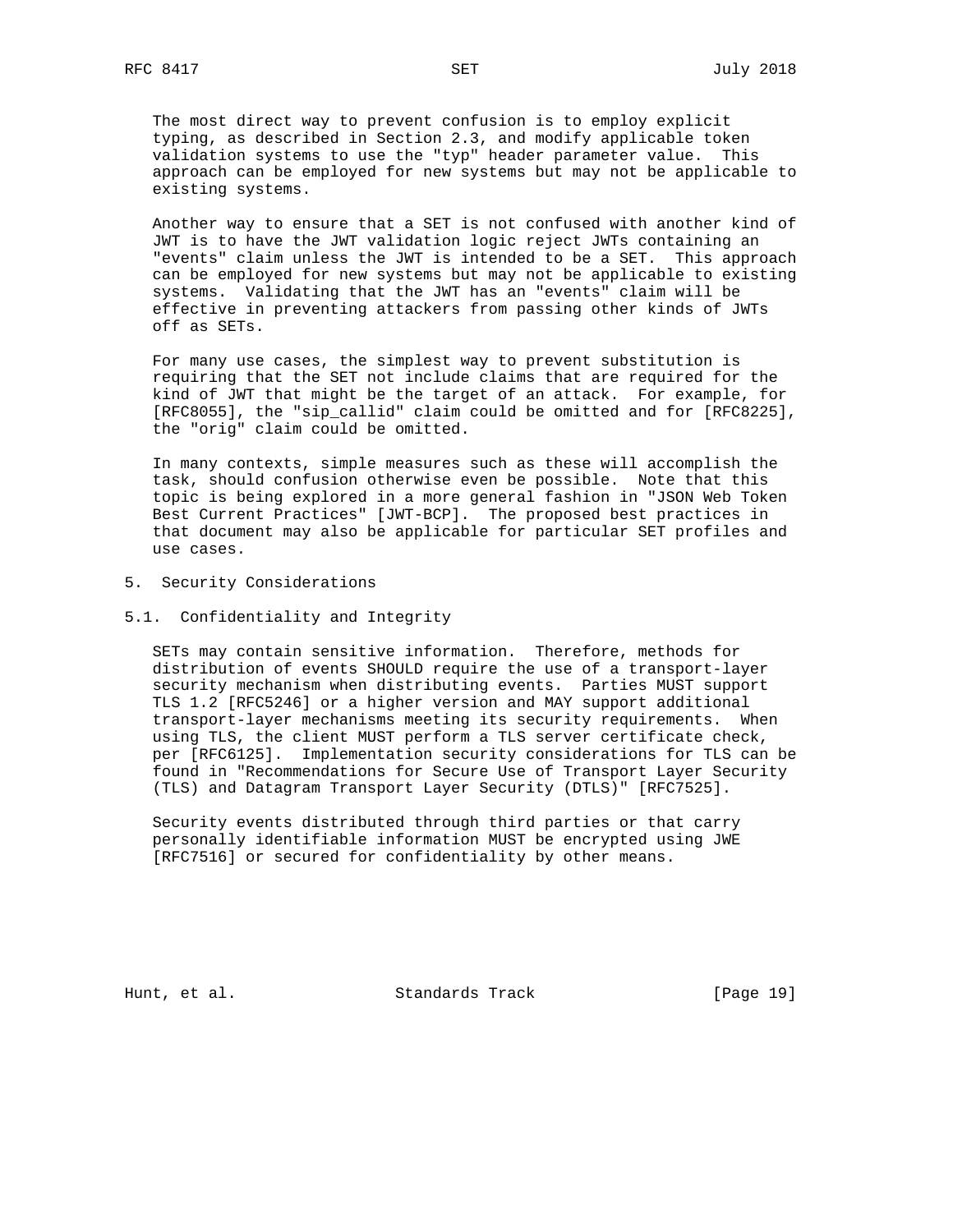Unless integrity of the JWT is ensured by other means, it MUST be signed using JWS [RFC7515] by an issuer that is trusted to do so for the use case so that the SET can be authenticated and validated by the SET recipient.

# 5.2. Delivery

 This specification does not define a delivery mechanism for SETs. In addition to confidentiality and integrity (discussed above), implementers and profiling specifications must consider the consequences of delivery mechanisms that are not secure and/or not assured. For example, while a SET may be end-to-end secured using JWE encrypted SETs, without (mutual) TLS, there is no assurance that the correct endpoint received the SET and that it could be successfully processed.

# 5.3. Sequencing

 This specification defines no means of ordering multiple SETs in a sequence. Depending on the type and nature of the events represented by SETs, order may or may not matter. For example, in provisioning, event order is critical -- an object cannot be modified before it is created. In other SET types, such as a token revocation, the order of SETs for revoked tokens does not matter. If, however, the event conveys a logged in or logged out status for a user subject, then order becomes important.

 Profiling specifications and implementers SHOULD take caution when using timestamps such as "iat" to define order. Distributed systems will have some amount of clock skew. Thus, time by itself will not guarantee order.

 Specifications profiling SET SHOULD define a mechanism for detecting order or sequence of events when the order matters. For example, the "txn" claim could contain an ordered value (e.g., a counter) that the issuer includes, although just as for timestamps, ensuring such ordering can be difficult in distributed systems.

# 5.4. Timing Issues

 When SETs are delivered asynchronously and/or out-of-band with respect to the original action that incurred the security event, it is important to consider that a SET might be delivered to a SET recipient in advance of or behind the process that caused the event. For example, a user having been required to log out and then log back in again, may cause a "token revoked" SET to be issued, typically causing the receiver to reset all active sessions at the receiver that are related to that user. If a revocation SET arrives at the

Hunt, et al. Standards Track [Page 20]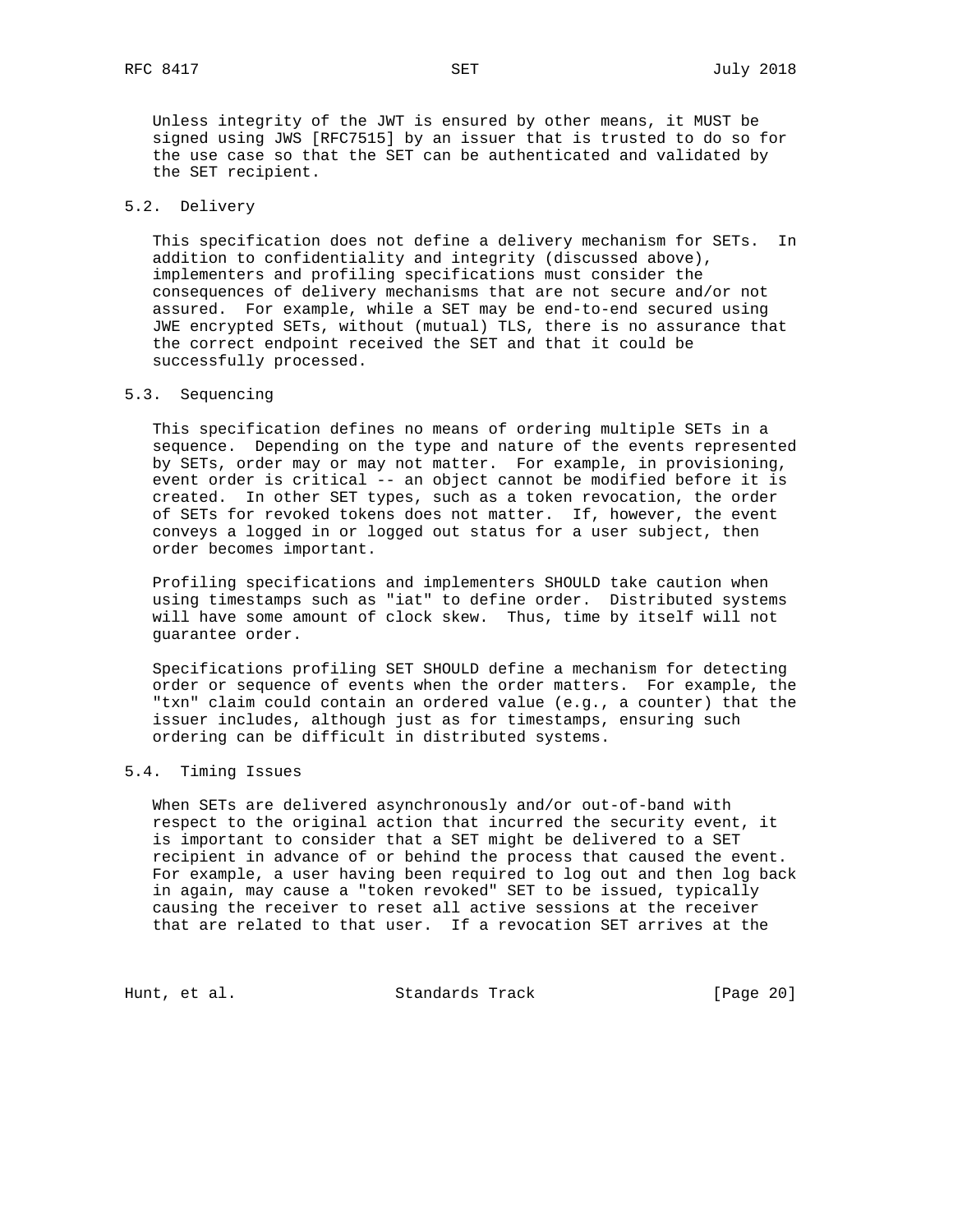same time as the user agent re-logs in, timing could cause problems by erroneously treating the new user session as logged out. Profiling specifications SHOULD be careful to consider both SET expression and timing issues. For example, it might be more appropriate to revoke a specific session or ID Token rather than a general logout statement about a "user". Alternatively, profiling specifications could use timestamps that allow new sessions to be started immediately after a stated logout event time.

# 5.5. Preventing Confusion

 Also, see Section 4 above for both additional security considerations and normative text on preventing SETs from being confused with other kinds of JWTs.

6. Privacy Considerations

 If a SET needs to be retained for audit purposes, the signature can be used to provide verification of its authenticity.

 SET issuers SHOULD attempt to specialize SETs so that their content is targeted to the specific business and protocol needs of the intended SET recipients.

 When sharing personally identifiable information or information that is otherwise considered confidential to affected users, SET issuers and recipients should have the appropriate legal agreements and user consent and/or terms of service in place.

 The propagation of subject identifiers can be perceived as personally identifiable information. Where possible, SET issuers and recipients SHOULD devise approaches that prevent propagation -- for example, the passing of a salted hash value that requires the SET recipient to know the subject.

 In some cases, it may be possible for a SET recipient to correlate different events and thereby gain information about a subject that the SET issuer did not intend to share. For example, a SET recipient might be able to use "iat" values or highly precise "toe" values to determine that two otherwise un-relatable events actually relate to the same real-world event. The union of information from both events could allow a SET recipient to de-anonymize data or recognize that unrelated identifiers relate to the same individual. SET issuers SHOULD take steps to minimize the chance of event correlation, when such correlation would constitute a privacy violation. For instance, they could use approximate values for the "toe" claim or arbitrarily delay SET issuance, where such delay can be tolerated.

Hunt, et al. Standards Track [Page 21]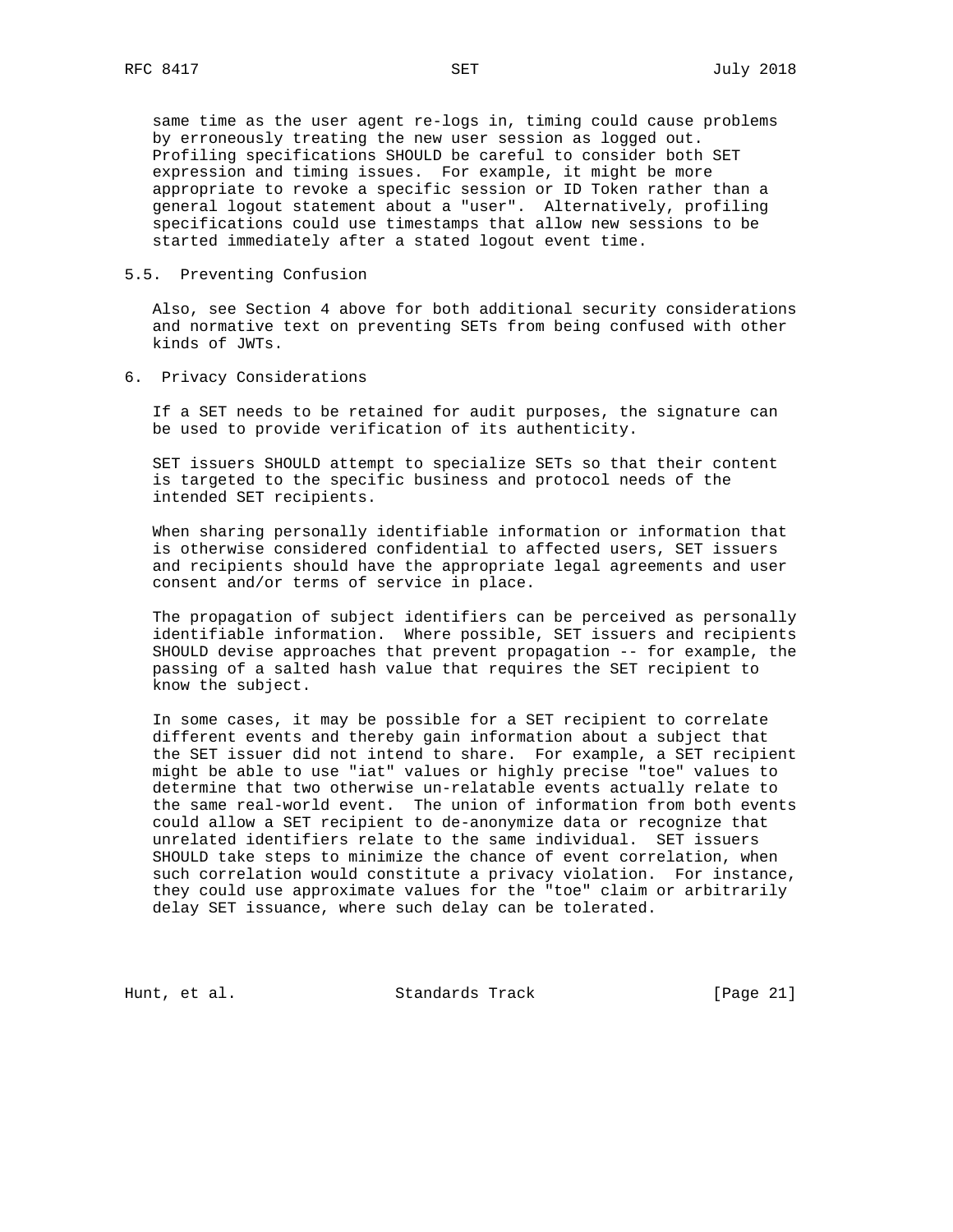- 7. IANA Considerations
- 7.1. JSON Web Token Claims Registration

 IANA has registered the "events", "toe", and "txn" claims in the IANA "JSON Web Token Claims" registry [IANA.JWT.Claims] established by [RFC7519].

7.1.1. Registry Contents

- o Claim Name: "events"
- o Claim Description: Security Events
- o Change Controller: IESG
- o Specification Document(s): Section 2.2 of [RFC8417]
- o Claim Name: "toe"
- o Claim Description: Time of Event
- o Change Controller: IESG
- o Specification Document(s): Section 2.2 of [RFC8417]
- o Claim Name: "txn"
- o Claim Description: Transaction Identifier
- o Change Controller: IESG
- o Specification Document(s): Section 2.2 of [RFC8417]
- 7.2. Structured Syntax Suffix Registration

 IANA has registered the "+jwt" structured syntax suffix [RFC6838] in the "Structured Syntax Suffix" registry [IANA.StructuredSuffix] in the manner described in [RFC6838], which can be used to indicate that the media type is encoded as a JWT.

Hunt, et al. Standards Track [Page 22]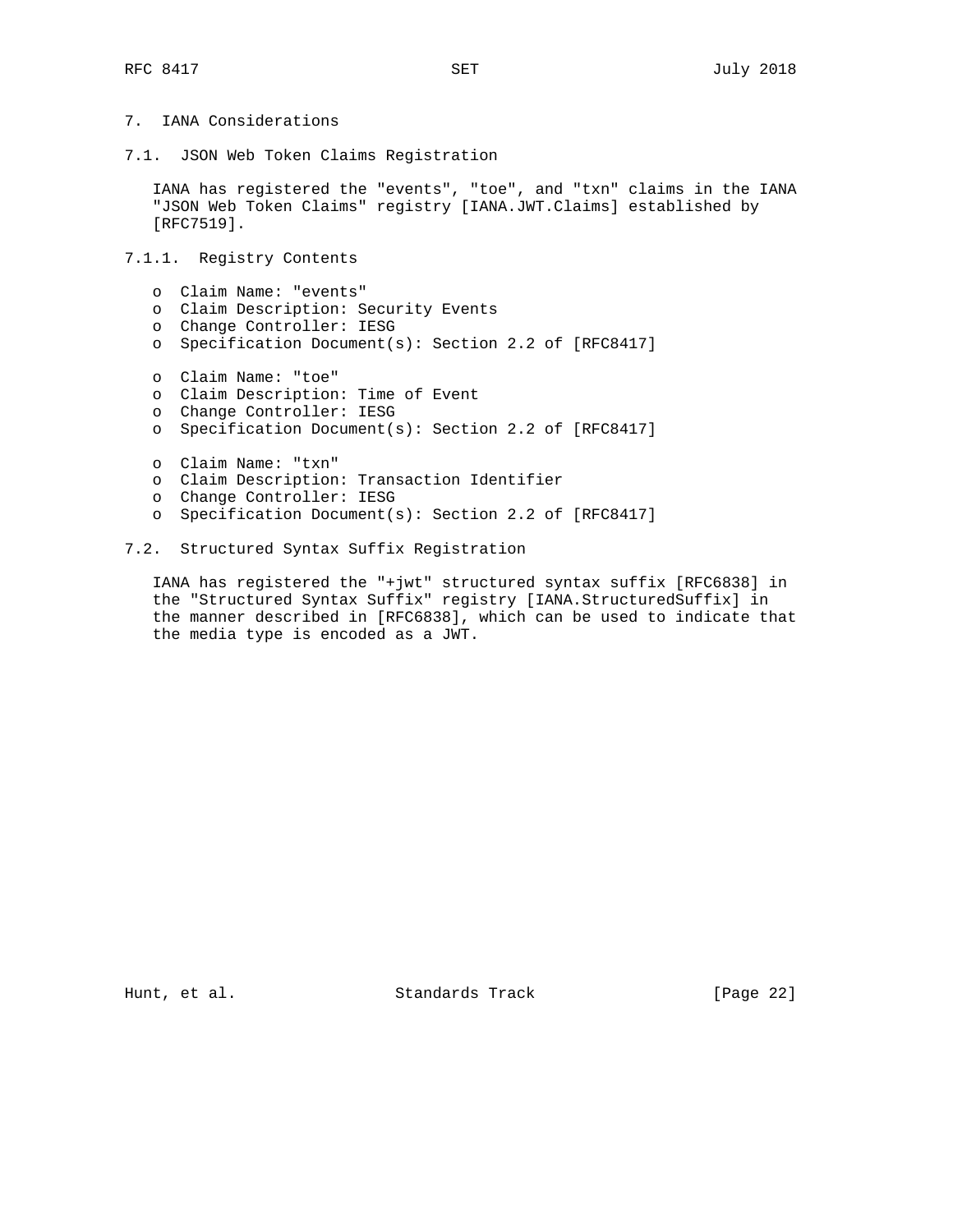# 7.2.1. Registry Contents

- o Name: JSON Web Token (JWT)
- o +suffix: +jwt
- o References: Section 3 of [RFC7519], Section 7.2 of [RFC8417]
- o Encoding Considerations: binary; JWT values are encoded as a series of base64url-encoded values (with trailing '=' characters removed), some of which may be the empty string, separated by period ('.') characters.
- o Interoperability Considerations: N/A
- o Fragment Identifier Considerations: The syntax and semantics of fragment identifiers specified for +jwt SHOULD be as specified for "application/jwt". (At publication of this document, there is no fragment identification syntax defined for "application/jwt".)

 The syntax and semantics for fragment identifiers for a specific "xxx/yyy+jwt" SHOULD be processed as follows:

 For cases defined in +jwt where the fragment identifier resolves per the +jwt rules, process as specified in +jwt.

 For cases defined in +jwt where the fragment identifier does not resolve per the +jwt rules, process as specified in "xxx/yyy+jwt".

 For cases not defined in +jwt, process as specified in "xxx/ yyy+jwt".

- o Security Considerations: See Section 11 of [RFC7519].
- o Contact:
- Michael B. Jones, mbj@microsoft.com
- o Author/Change Controller: Security Events Working Group. The IESG has change control over this registration.

Hunt, et al. Standards Track [Page 23]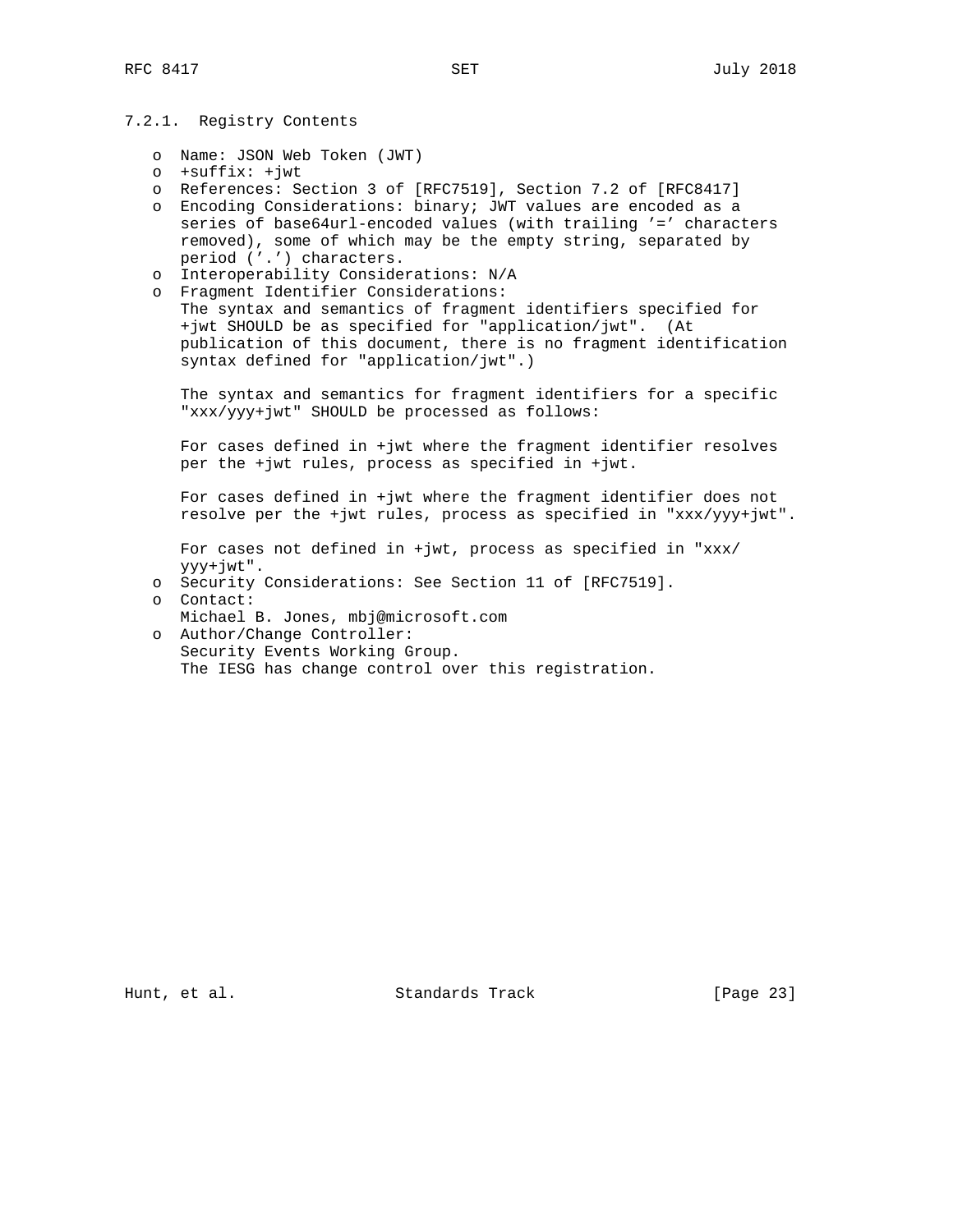# 7.3. Media Type Registration

7.3.1. Registry Contents

 This section registers the "application/secevent+jwt" media type [RFC2046] in the "Media Types" registry [IANA.MediaTypes] in the manner described in [RFC6838], which can be used to indicate that the content is a SET.

- o Type name: application
- o Subtype name: secevent+jwt
- o Required parameters: N/A
- o Optional parameters: N/A
- o Encoding considerations: binary; A SET is a JWT; JWT values are encoded as a series of base64url-encoded values (with trailing '=' characters removed), some of which may be the empty string, separated by period ('.') characters.
- o Security considerations: See Section 5 of [RFC8417]
- o Interoperability considerations: N/A
- o Published specification: Section 2.3 of [RFC8417]
- o Applications that use this media type: Applications that exchange SETs
- o Fragment identifier considerations: N/A
- o Additional information:

 Magic number(s): N/A File extension(s): N/A Macintosh file type code(s): N/A

- o Person & email address to contact for further information: Michael B. Jones, mbj@microsoft.com
- o Intended usage: COMMON
- o Restrictions on usage: none
- o Author: Michael B. Jones, mbj@microsoft.com
- o Change controller: IESG
- o Provisional registration? No

Hunt, et al. Standards Track [Page 24]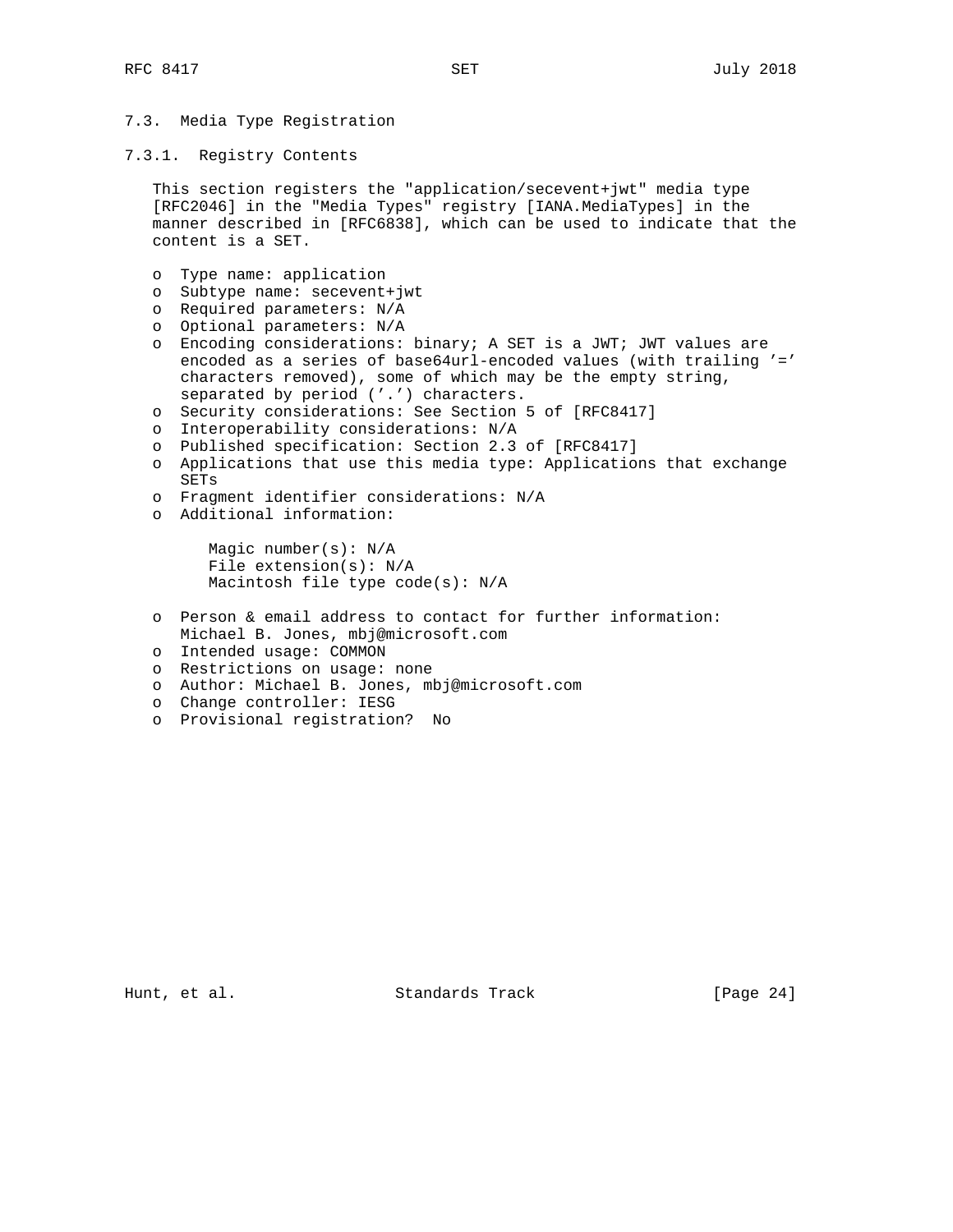8.1. Normative References

 [IANA.JWT.Claims] IANA, "JSON Web Token Claims", <http://www.iana.org/assignments/jwt>.

- [IANA.MediaTypes] IANA, "Media Types", <http://www.iana.org/assignments/media-types>.
- [IANA.StructuredSuffix] IANA, "Structured Syntax Suffix", <https://www.iana.org/assignments/ media-type-structured-suffix/>.
- [RFC2119] Bradner, S., "Key words for use in RFCs to Indicate Requirement Levels", BCP 14, RFC 2119, DOI 10.17487/RFC2119, March 1997, <https://www.rfc-editor.org/info/rfc2119>.
- [RFC3629] Yergeau, F., "UTF-8, a transformation format of ISO 10646", STD 63, RFC 3629, DOI 10.17487/RFC3629, November 2003, <https://www.rfc-editor.org/info/rfc3629>.
- [RFC3986] Berners-Lee, T., Fielding, R., and L. Masinter, "Uniform Resource Identifier (URI): Generic Syntax", STD 66, RFC 3986, DOI 10.17487/RFC3986, January 2005, <https://www.rfc-editor.org/info/rfc3986>.
- [RFC5246] Dierks, T. and E. Rescorla, "The Transport Layer Security (TLS) Protocol Version 1.2", RFC 5246, DOI 10.17487/RFC5246, August 2008, <https://www.rfc-editor.org/info/rfc5246>.
- [RFC6125] Saint-Andre, P. and J. Hodges, "Representation and Verification of Domain-Based Application Service Identity within Internet Public Key Infrastructure Using X.509 (PKIX) Certificates in the Context of Transport Layer Security (TLS)", RFC 6125, DOI 10.17487/RFC6125, March 2011, <https://www.rfc-editor.org/info/rfc6125>.
- [RFC6749] Hardt, D., Ed., "The OAuth 2.0 Authorization Framework", RFC 6749, DOI 10.17487/RFC6749, October 2012, <https://www.rfc-editor.org/info/rfc6749>.

Hunt, et al. Standards Track [Page 25]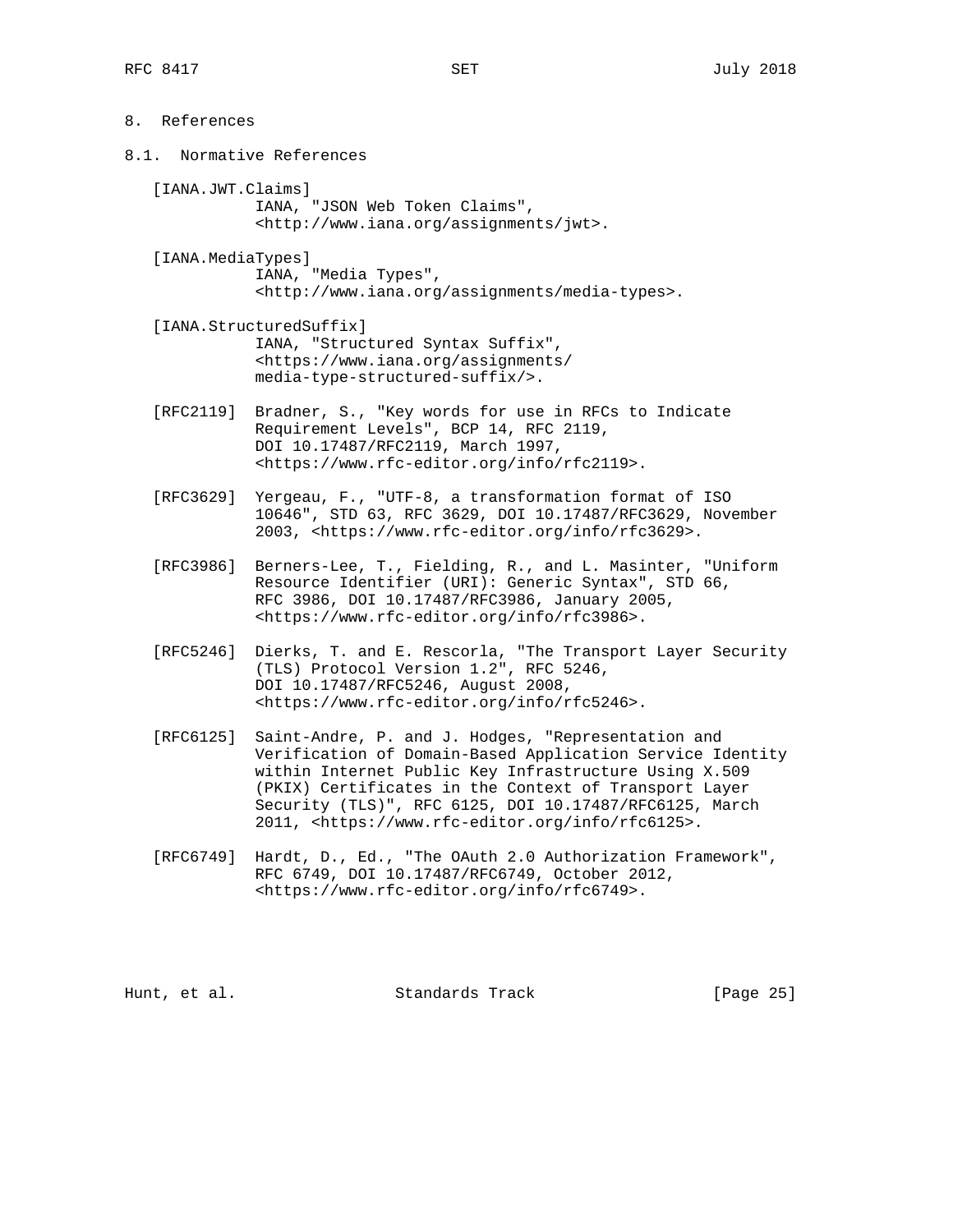- [RFC7515] Jones, M., Bradley, J., and N. Sakimura, "JSON Web Signature (JWS)", RFC 7515, DOI 10.17487/RFC7515, May 2015, <https://www.rfc-editor.org/info/rfc7515>.
- [RFC7516] Jones, M. and J. Hildebrand, "JSON Web Encryption (JWE)", RFC 7516, DOI 10.17487/RFC7516, May 2015, <https://www.rfc-editor.org/info/rfc7516>.
- [RFC7519] Jones, M., Bradley, J., and N. Sakimura, "JSON Web Token (JWT)", RFC 7519, DOI 10.17487/RFC7519, May 2015, <https://www.rfc-editor.org/info/rfc7519>.
- [RFC7525] Sheffer, Y., Holz, R., and P. Saint-Andre, "Recommendations for Secure Use of Transport Layer Security (TLS) and Datagram Transport Layer Security (DTLS)", BCP 195, RFC 7525, DOI 10.17487/RFC7525, May 2015, <https://www.rfc-editor.org/info/rfc7525>.
- [RFC8174] Leiba, B., "Ambiguity of Uppercase vs Lowercase in RFC 2119 Key Words", BCP 14, RFC 8174, DOI 10.17487/RFC8174, May 2017, <https://www.rfc-editor.org/info/rfc8174>.
- 8.2. Informative References
	- [JWT-BCP] Sheffer, Y., Hardt, D., and M. Jones, "JSON Web Token Best Current Practices", Work in Progress, draft-ietf-oauth-jwt-bcp-03, May 2018.

[OpenID.BackChannel]

 Jones, M. and J. Bradley, "OpenID Connect Back-Channel Logout 1.0", January 2017, <http://openid.net/specs/ openid-connect-backchannel-1\_0.html>.

[OpenID.Core]

 Sakimura, N., Bradley, J., Jones, M., de Medeiros, B., and C. Mortimore, "OpenID Connect Core 1.0", November 2014, <http://openid.net/specs/openid-connect-core-1\_0.html>.

[OpenID.RISC.Events]

 Scurtescu, M., Backman, A., Hunt, P., and J. Bradley, "OpenID RISC Event Types 1.0", April 2018, <http://openid.net/specs/ openid-risc-event-types-1\_0.html>.

 [RFC2046] Freed, N. and N. Borenstein, "Multipurpose Internet Mail Extensions (MIME) Part Two: Media Types", RFC 2046, DOI 10.17487/RFC2046, November 1996, <https://www.rfc-editor.org/info/rfc2046>.

Hunt, et al. Standards Track [Page 26]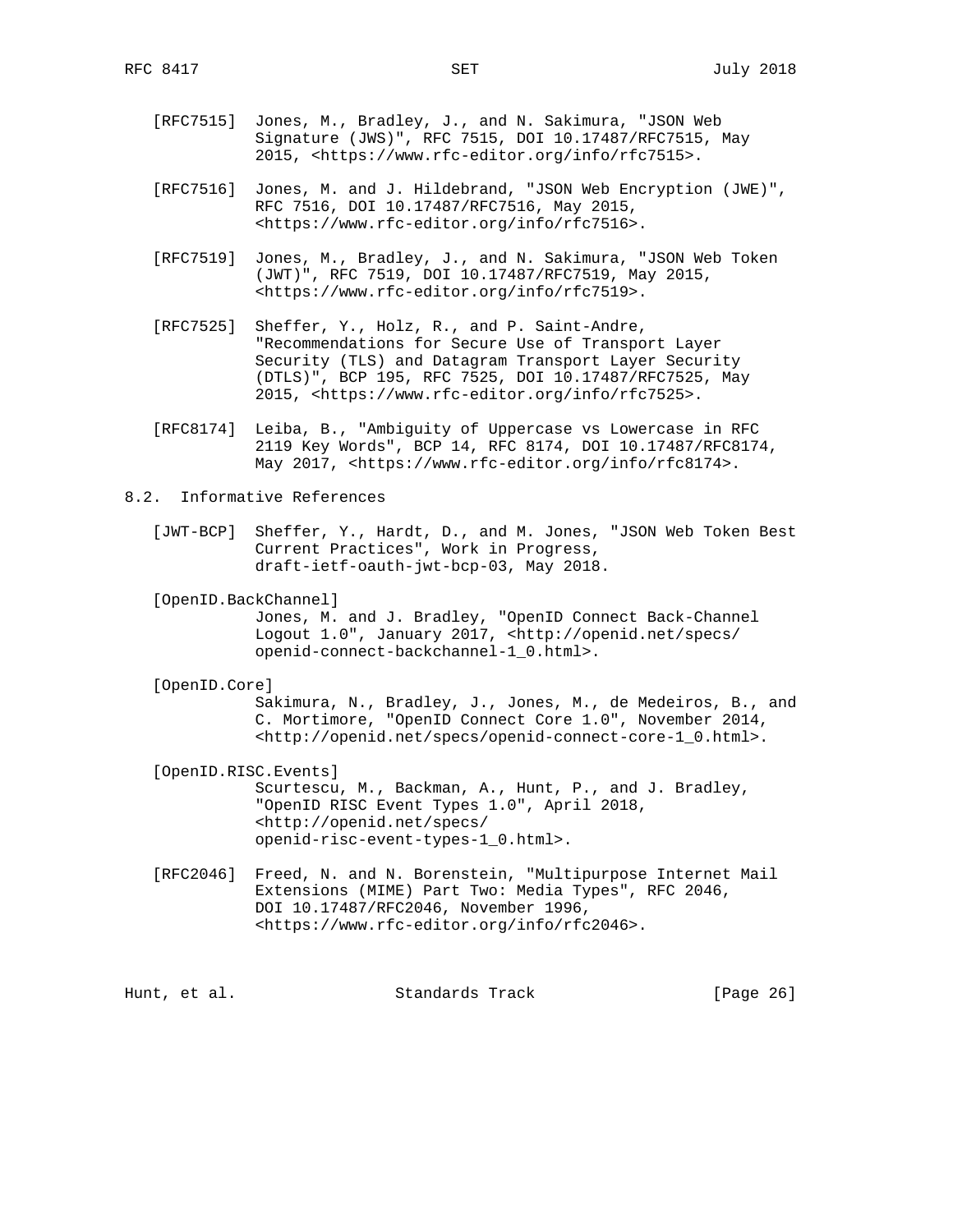- [RFC6838] Freed, N., Klensin, J., and T. Hansen, "Media Type Specifications and Registration Procedures", BCP 13, RFC 6838, DOI 10.17487/RFC6838, January 2013, <https://www.rfc-editor.org/info/rfc6838>.
- [RFC7644] Hunt, P., Ed., Grizzle, K., Ansari, M., Wahlstroem, E., and C. Mortimore, "System for Cross-domain Identity Management: Protocol", RFC 7644, DOI 10.17487/RFC7644, September 2015, <https://www.rfc-editor.org/info/rfc7644>.
- [RFC8055] Holmberg, C. and Y. Jiang, "Session Initiation Protocol (SIP) Via Header Field Parameter to Indicate Received Realm", RFC 8055, DOI 10.17487/RFC8055, January 2017, <https://www.rfc-editor.org/info/rfc8055>.
- [RFC8225] Wendt, C. and J. Peterson, "PASSporT: Personal Assertion Token", RFC 8225, DOI 10.17487/RFC8225, February 2018, <https://www.rfc-editor.org/info/rfc8225>.

### Acknowledgments

 The editors would like to thank the members of the IETF SCIM working group, which began discussions of provisioning events starting with draft-hunt-scim-notify-00 in 2015. The editors would like to thank the participants in the IETF id-event mailing list, the Security Events working group, and related working groups for their contributions to this specification. The specification incorporates suggestions made by many people, including Annabelle Backman, John Bradley, Alissa Cooper, Ned Freed, Dick Hardt, Russ Housley, Benjamin Kaduk, Mirja Kuehlewind, Mark Lizar, Alexey Melnikov, Andrew Nash, Eric Rescorla, Adam Roach, Justin Richer, Nat Sakimura, Marius Scurtescu, Yaron Sheffer, and Martin Vigoureux.

Hunt, et al. Standards Track [Page 27]